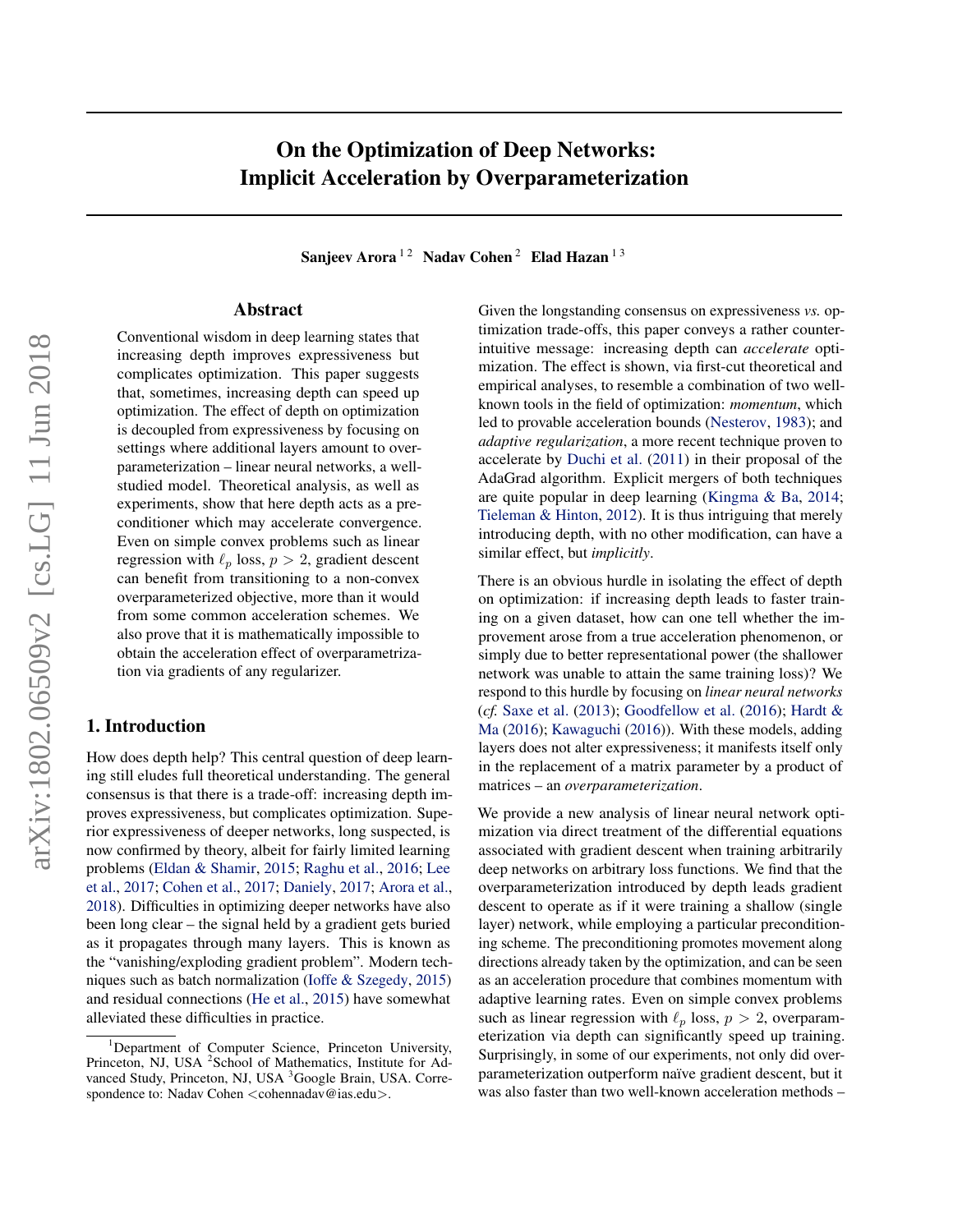AdaGrad [\(Duchi et al.,](#page-9-0) [2011\)](#page-9-0) and AdaDelta [\(Zeiler,](#page-9-0) [2012\)](#page-9-0). In addition to purely linear networks, we also demonstrate (empirically) the implicit acceleration of overparameterization on a non-linear model, by replacing hidden layers with depth-2 linear networks. The implicit acceleration of overparametrization is different from standard regularization – we prove its effect cannot be attained via gradients of *any* fixed regularizer.

Both our theoretical analysis and our empirical evaluation indicate that acceleration via overparameterization need not be computationally expensive. From an optimization perspective, overparameterizing using wide or narrow networks has the same effect – it is only the depth that matters.

The remainder of the paper is organized as follows. In Section 2 we review related work. Section 3 presents a warmup example of linear regression with  $\ell_p$  loss, demonstrating the immense effect overparameterization can have on optimization, with as little as a single additional scalar. Our theoretical analysis begins in Section [4,](#page-2-0) with a setup of preliminary notation and terminology. Section [5](#page-2-0) derives the preconditioning scheme implicitly induced by overparameterization, followed by Section [6](#page-5-0) which shows that this form of preconditioning is not attainable via any regularizer. In Section [7](#page-5-0) we qualitatively analyze a very simple learning problem, demonstrating how the preconditioning can speed up optimization. Our empirical evaluation is delivered in Section [8.](#page-6-0) Finally, Section [9](#page-8-0) concludes.

#### 2. Related Work

Theoretical study of optimization in deep learning is a highly active area of research. Works along this line typically analyze critical points (local minima, saddles) in the landscape of the training objective, either for linear networks (see for example [Kawaguchi](#page-9-0) [\(2016\)](#page-9-0); [Hardt & Ma](#page-9-0) [\(2016\)](#page-9-0) or [Baldi & Hornik](#page-8-0) [\(1989\)](#page-8-0) for a classic account), or for specific non-linear networks under different restrictive assumptions (*cf.* [Choromanska et al.](#page-8-0) [\(2015\)](#page-8-0); [Haeffele & Vidal](#page-9-0) [\(2015\)](#page-9-0); [Soudry & Carmon](#page-9-0) [\(2016\)](#page-9-0); [Safran & Shamir](#page-9-0) [\(2017\)](#page-9-0)). Other works characterize other aspects of objective landscapes, for example [Safran & Shamir](#page-9-0) [\(2016\)](#page-9-0) showed that under certain conditions a monotonically descending path from initialization to global optimum exists (in compliance with the empirical observations of [Goodfellow et al.](#page-9-0) [\(2014\)](#page-9-0)).

The dynamics of optimization was studied in [Fukumizu](#page-9-0) [\(1998\)](#page-9-0) and [Saxe et al.](#page-9-0) [\(2013\)](#page-9-0), for linear networks. Like ours, these works analyze gradient descent through its corresponding differential equations. [Fukumizu](#page-9-0) [\(1998\)](#page-9-0) focuses on linear regression with  $\ell_2$  loss, and does not consider the effect of varying depth – only a two (single hidden) layer network is analyzed. [Saxe et al.](#page-9-0) [\(2013\)](#page-9-0) also focuses on  $\ell_2$  regression, but considers any depth beyond two (inclusive), ultimately concluding that increasing depth can *slow down* optimization, albeit by a modest amount. In contrast to these two works, our analysis applies to a general loss function, and any depth including one. Intriguingly, we find that for  $\ell_p$  regression, acceleration by depth is revealed only when  $p > 2$ . This explains why the conclusion reached in [Saxe et al.](#page-9-0) [\(2013\)](#page-9-0) differs from ours.

Turning to general optimization, accelerated gradient (momentum) methods were introduced in [Nesterov](#page-9-0) [\(1983\)](#page-9-0), and later studied in numerous works (see [Wibisono et al.](#page-9-0) [\(2016\)](#page-9-0) for a short review). Such methods effectively accumulate gradients throughout the entire optimization path, using the collected history to determine the step at a current point in time. Use of preconditioners to speed up optimization is also a well-known technique. Indeed, the classic Newton's method can be seen as preconditioning based on second derivatives. Adaptive preconditioning with only first-order (gradient) information was popularized by the BFGS algorithm and its variants (*cf.* [Nocedal](#page-9-0) [\(1980\)](#page-9-0)). Relevant theoretical guarantees, in the context of regret minimization, were given in [Hazan et al.](#page-9-0) [\(2007\)](#page-9-0); [Duchi et al.](#page-9-0) [\(2011\)](#page-9-0). In terms of combining momentum and adaptive preconditioning, Adam [\(Kingma & Ba,](#page-9-0) [2014\)](#page-9-0) is a popular approach, particularly for optimization of deep networks.

Algorithms with certain theoretical guarantees for nonconvex optimization, and in particular for training deep neural networks, were recently suggested in various works, for example [Ge et al.](#page-9-0) [\(2015\)](#page-9-0); [Agarwal et al.](#page-8-0) [\(2017\)](#page-8-0); [Carmon](#page-8-0) [et al.](#page-8-0) [\(2016\)](#page-8-0); [Janzamin et al.](#page-9-0) [\(2015\)](#page-9-0); [Livni et al.](#page-9-0) [\(2014\)](#page-9-0) and references therein. Since the focus of this paper lies on the analysis of algorithms already used by practitioners, such works lie outside our scope.

## 3. Warmup:  $\ell_p$  Regression

We begin with a simple yet striking example of the effect being studied. For linear regression with  $\ell_p$  loss, we will see how even the slightest overparameterization can have an immense effect on optimization. Specifically, we will see that simple gradient descent on an objective overparameterized by a single scalar, corresponds to a form of accelerated gradient descent on the original objective.

Consider the objective for a scalar linear regression problem with  $\ell_p$  loss (p – even positive integer):

$$
L(\mathbf{w}) = \mathbb{E}_{(\mathbf{x},y)\sim S} \left[ \frac{1}{p} (\mathbf{x}^\top \mathbf{w} - y)^p \right]
$$

 $\mathbf{x} \in \mathbb{R}^d$  here are instances,  $y \in \mathbb{R}$  are continuous labels, S is a finite collection of labeled instances (training set), and  $\mathbf{w} \in \mathbb{R}^d$  is a learned parameter vector. Suppose now that we apply a simple overparameterization, replacing the parameter vector **w** by a vector  $\mathbf{w}_1 \in \mathbb{R}^d$  times a scalar  $w_2 \in \mathbb{R}$ :

$$
L(\mathbf{w}_1, w_2) = \mathbb{E}_{(\mathbf{x}, y) \sim S} \left[ \frac{1}{p} (\mathbf{x}^\top \mathbf{w}_1 w_2 - y)^p \right]
$$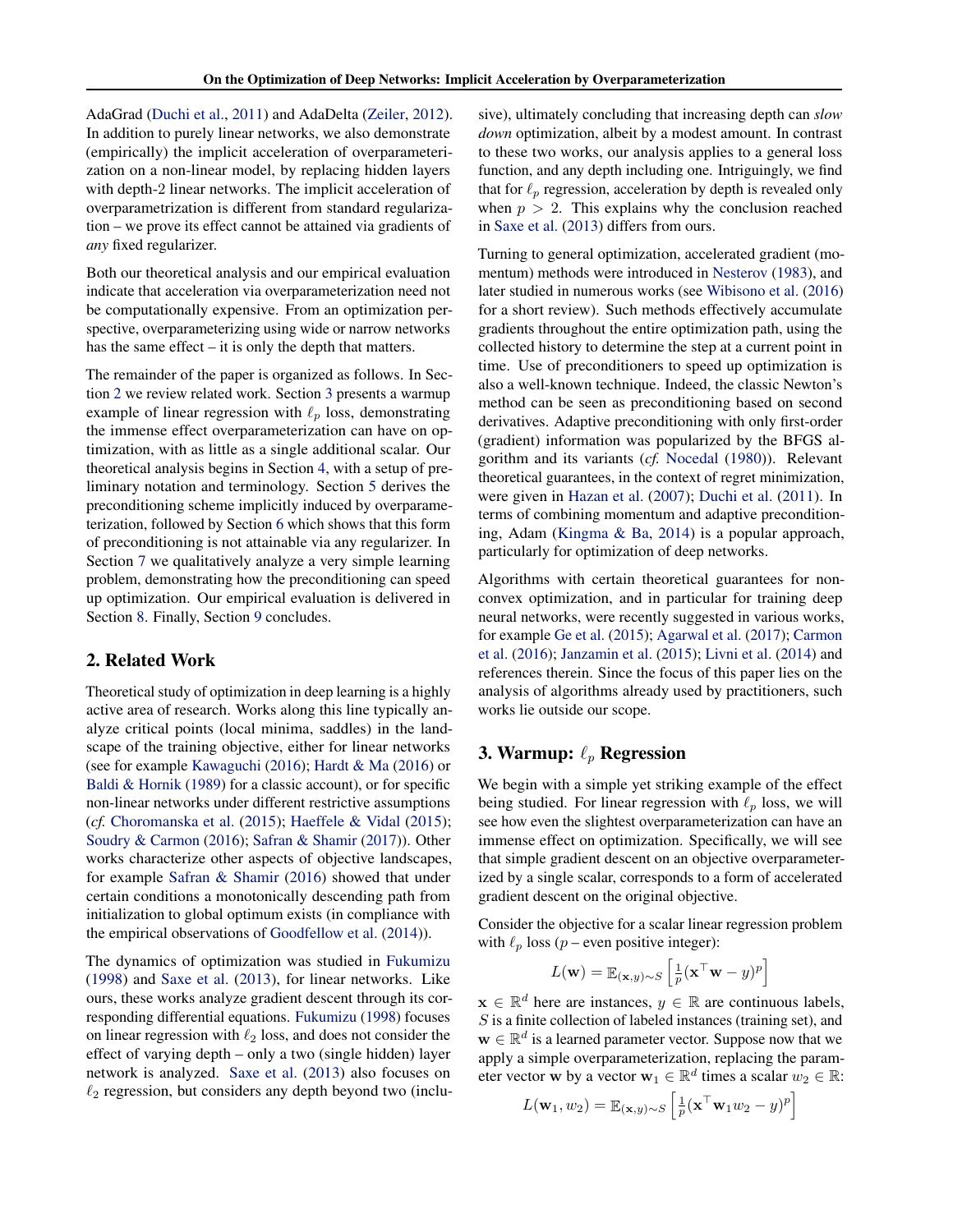<span id="page-2-0"></span>Obviously the overparameterization does not affect the expressiveness of the linear model. How does it affect optimization? What happens to gradient descent on this nonconvex objective?

**Observation 1.** *Gradient descent over*  $L(\mathbf{w}_1, w_2)$ *, with fixed small learning rate and near-zero initialization, is equivalent to gradient descent over* L(w) *with particular adaptive learning rate and momentum terms.*

To see this, consider the gradients of  $L(\mathbf{w})$  and  $L(\mathbf{w}_1, w_2)$ :

$$
\nabla_{\mathbf{w}} := \mathbb{E}_{(\mathbf{x}, y) \sim S} [(\mathbf{x}^{\top} \mathbf{w} - y)^{p-1} \mathbf{x}]
$$
  
\n
$$
\nabla_{\mathbf{w}_1} := \mathbb{E}_{(\mathbf{x}, y) \sim S} [(\mathbf{x}^{\top} \mathbf{w}_1 w_2 - y)^{p-1} w_2 \mathbf{x}]
$$
  
\n
$$
\nabla_{w_2} := \mathbb{E}_{(\mathbf{x}, y) \sim S} [(\mathbf{x}^{\top} \mathbf{w}_1 w_2 - y)^{p-1} \mathbf{w}_1^{\top} \mathbf{x}]
$$

Gradient descent over  $L(\mathbf{w}_1, w_2)$  with learning rate  $\eta > 0$ :

$$
\mathbf{w}_1^{(t+1)} \leftarrow \mathbf{w}_1^{(t)} - \eta \nabla_{\mathbf{w}_1^{(t)}} \quad , \quad w_2^{(t+1)} \leftarrow w_2^{(t)} - \eta \nabla_{w_2^{(t)}}
$$

The dynamics of the underlying parameter  $w = w_1w_2$  are:

$$
\mathbf{w}^{(t+1)} = \mathbf{w}_1^{(t+1)} w_2^{(t+1)} \n\leftarrow (\mathbf{w}_1^{(t)} - \eta \nabla_{\mathbf{w}_1^{(t)}})(w_2^{(t)} - \eta \nabla_{w_2^{(t)}}) \n= \mathbf{w}_1^{(t)} w_2^{(t)} - \eta w_2^{(t)} \nabla_{\mathbf{w}_1^{(t)}} - \eta \nabla_{w_2^{(t)}} \mathbf{w}_1^{(t)} + \mathcal{O}(\eta^2) \n= \mathbf{w}^{(t)} - \eta (w_2^{(t)})^2 \nabla_{\mathbf{w}^{(t)}} - \eta (w_2^{(t)})^{-1} \nabla_{w_2^{(t)}} \mathbf{w}^{(t)} + \mathcal{O}(\eta^2)
$$

 $\eta$  is assumed to be small, thus we neglect  $\mathcal{O}(\eta^2)$ . Denoting  $\rho^{(t)} \! := \! \eta(w_2^{(t)})^2 \! \in \! \mathbb{R}$  and  $\gamma^{(t)} \! := \! \eta(w_2^{(t)})^{-1} \nabla_{w_2^{(t)}} \! \in \! \mathbb{R},$ 2 this gives:

$$
\mathbf{w}^{(t+1)} \leftarrow \mathbf{w}^{(t)} - \rho^{(t)} \nabla_{\mathbf{w}^{(t)}} - \gamma^{(t)} \mathbf{w}^{(t)}
$$

Since by assumption  $w_1$  and  $w_2$  are initialized near zero, w will initialize near zero as well. This implies that at every iteration t,  $\mathbf{w}^{(t)}$  is a weighted combination of past gradients. There thus exist  $\mu^{(t,\tau)} \in \mathbb{R}$  such that:

$$
\mathbf{w}^{(t+1)} \leftarrow \mathbf{w}^{(t)} - \rho^{(t)} \nabla_{\mathbf{w}^{(t)}} - \sum_{\tau=1}^{t-1} \mu^{(t,\tau)} \nabla_{\mathbf{w}^{(\tau)}}
$$

We conclude that the dynamics governing the underlying parameter w correspond to gradient descent with a momentum term, where both the learning rate  $(\rho^{(t)})$  and momentum coefficients  $(\mu^{(t,\tau)})$  are time-varying and adaptive.

## 4. Linear Neural Networks

Let  $\mathcal{X} := \mathbb{R}^d$  be a space of objects (*e.g.* images or word embeddings) that we would like to infer something about, and let  $\mathcal{Y} := \mathbb{R}^k$  be the space of possible inferences. Suppose we are given a training set  $\{(\mathbf{x}^{(i)}, \mathbf{y}^{(i)})\}_{i=1}^m$   $\subset$  $X \times Y$ , along with a (point-wise) loss function  $l : Y \times Y$  $\mathcal{Y} \to \mathbb{R}_{\geq 0}$ . For example,  $\mathbf{y}^{(i)}$  could hold continuous values with  $l(\cdot)$  being the  $\ell_2$  loss:  $l(\hat{\mathbf{y}}, \mathbf{y}) = \frac{1}{2} ||\hat{\mathbf{y}} - \mathbf{y}||_2^2$ ; or it could hold one-hot vectors representing categories with  $l(\cdot)$  being the softmax-cross-entropy loss:  $l(\hat{y}, y) =$ 

 $-\sum_{r=1}^k y_r \log(e^{\hat{y}_r}/\sum_{r'=1}^k e^{\hat{y}_{r'}})$ , where  $y_r$  and  $\hat{y}_r$  stand for coordinate  $r$  of  $y$  and  $\hat{y}$  respectively. For a predictor  $\phi$ , *i.e.* a mapping from  $\mathcal X$  to  $\mathcal Y$ , the overall training loss is  $L(\phi) := \frac{1}{m} \sum_{i=1}^{m} l(\phi(\mathbf{x}^{(i)}), \mathbf{y}^{(i)})$ . If  $\phi$  comes from some parametric family  $\Phi := {\phi_{\theta} : \mathcal{X} \rightarrow \mathcal{Y} | \theta \in \Theta}$ , we view the corresponding training loss as a function of the parameters, *i.e.* we consider  $L^{\Phi}(\theta) := \frac{1}{m} \sum_{i=1}^{m} l(\phi_{\theta}(\mathbf{x}^{(i)}), \mathbf{y}^{(i)})$ . For example, if the parametric family in question is the class of (directly parameterized) linear predictors:

$$
\Phi^{lin} := \{ \mathbf{x} \mapsto W\mathbf{x} | W \in \mathbb{R}^{k,d} \}
$$
 (1)

the respective training loss is a function from  $\mathbb{R}^{k,d}$  to  $\mathbb{R}_{\geq 0}$ .

In our context, a depth- $N$  ( $N \ge 2$ ) linear neural network, with hidden widths  $n_1, n_2, \ldots, n_{N-1} \in \mathbb{N}$ , is the following parametric family of linear predictors:  $\Phi^{n_1...n_{N-1}}$  :=  $\{ \mathbf{x} \mapsto W_N W_{N-1} \cdots W_1 \mathbf{x} | W_j \in \mathbb{R}^{n_j, n_{j-1}}, j=1...N \},\$  where by definition  $n_0 := d$  and  $n_N := k$ . As customary, we refer to each  $W_j$ ,  $j=1...N$ , as the weight matrix of layer j. For simplicity of presentation, we hereinafter omit from our notation the hidden widths  $n_1...n_{N-1}$ , and simply write  $\Phi^N$ instead of  $\Phi^{n_1...n_{N-1}}$   $(n_1...n_{N-1}$  will be specified explicitly if not clear by context). That is, we denote:

$$
\Phi^N := \qquad (2)
$$
  

$$
\{\mathbf{x} \mapsto W_N W_{N-1} \cdots W_1 \mathbf{x} | W_j \in \mathbb{R}^{n_j, n_{j-1}}, j = 1...N\}
$$

For completeness, we regard a depth-1 network as the family of directly parameterized linear predictors, *i.e.* we set  $\Phi^1$  :=  $\Phi^{lin}$  (see Equation 1).

The training loss that corresponds to a depth- $N$  linear network –  $L^{\Phi^N}(W_1, ..., W_N)$ , is a function from  $\mathbb{R}^{n_1,n_0} \times \cdots \times \mathbb{R}^{n_N,n_{N-1}}$  to  $\mathbb{R}_{\geq 0}$ . For brevity, we will denote this function by  $L^N(\cdot)$ . Our focus lies on the behavior of gradient descent when minimizing  $L^N(\cdot)$ . More specifically, we are interested in the dependence of this behavior on  $N$ , and in particular, in the possibility of increasing  $N$ leading to acceleration. Notice that for any  $N \geq 2$  we have:

$$
L^{N}(W_{1},...,W_{N}) = L^{1}(W_{N}W_{N-1}\cdots W_{1})
$$
 (3)

and so the sole difference between the training loss of a  $depth-N$  network and that of a depth-1 network (classic linear model) lies in the replacement of a matrix parameter by a product of  $N$  matrices. This implies that if increasing  $N$ can indeed accelerate convergence, it is not an outcome of any phenomenon other than favorable properties of depthinduced overparameterization for optimization.

#### 5. Implicit Dynamics of Gradient Descent

In this section we present a new result for linear neural networks, tying the dynamics of gradient descent on  $L^N(\cdot)$  – the training loss corresponding to a depth-N network, to those on  $L^1(\cdot)$  – training loss of a depth-1 network (classic linear model). Specifically, we show that gradient descent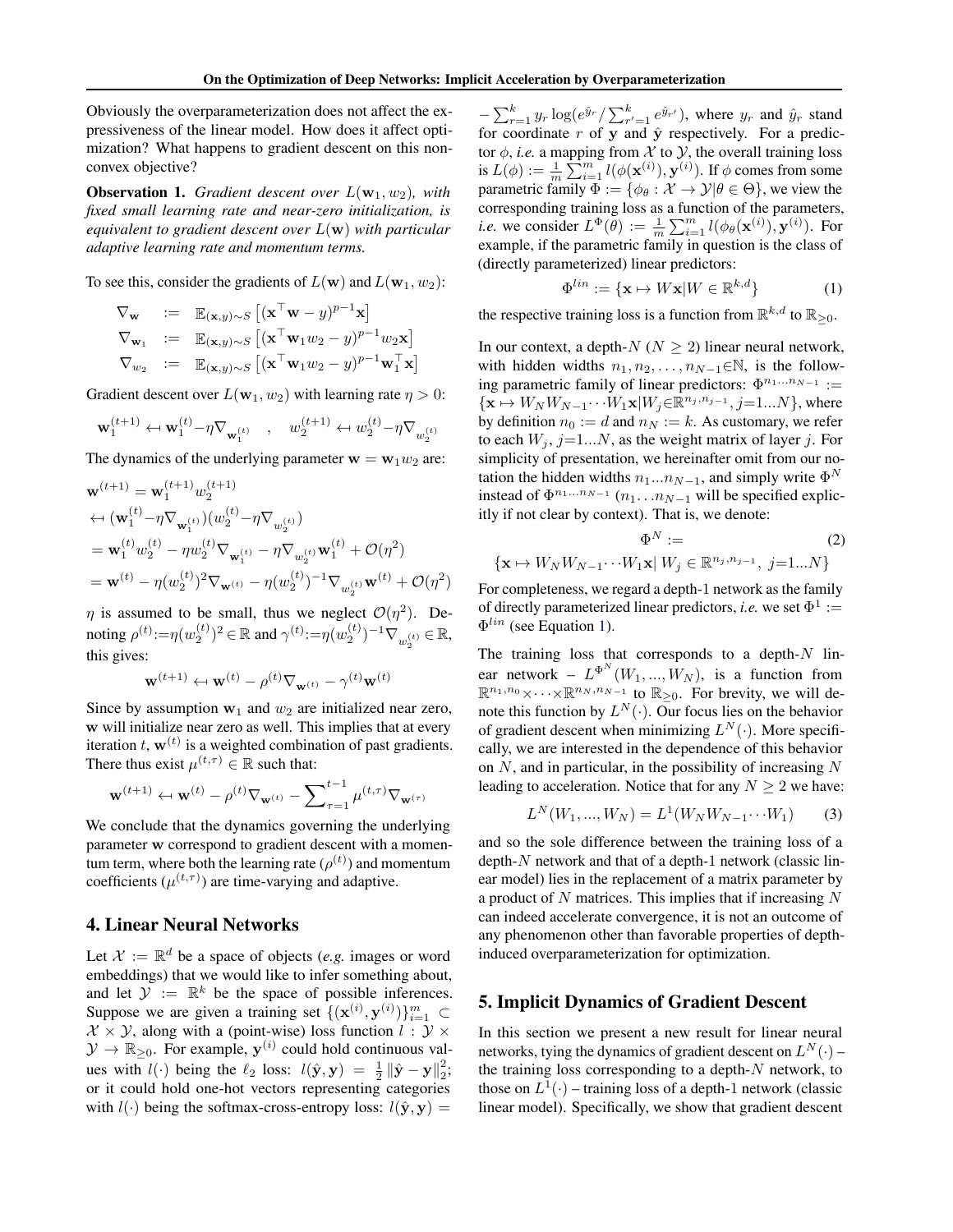<span id="page-3-0"></span>on  $L^N(\cdot)$ , a complicated and seemingly pointless overparameterization, can be directly rewritten as a particular preconditioning scheme over gradient descent on  $L^1(\cdot)$ .

When applied to  $L^N(\cdot)$ , gradient descent takes on the following form:

$$
W_j^{(t+1)} \leftarrow (1 - \eta \lambda) W_j^{(t)} - \eta \frac{\partial L^N}{\partial W_j} (W_1^{(t)}, \dots, W_N^{(t)}) \quad (4)
$$
  
,  $j = 1...N$ 

 $\eta > 0$  here is a learning rate, and  $\lambda \geq 0$  is an optional weight decay coefficient. For simplicity, we regard both  $\eta$ and  $\lambda$  as fixed (no dependence on t). Define the underlying *end-to-end weight matrix*:

$$
W_e := W_N W_{N-1} \cdots W_1 \tag{5}
$$

Given that  $L^N(W_1, \ldots, W_N) = L^1(W_e)$  (Equation [3\)](#page-2-0), we view  $W_e$  as an optimized weight matrix for  $L^1(\cdot)$ , whose dynamics are governed by Equation 4. Our interest then boils down to the study of these dynamics for different choices of N. For  $N = 1$  they are (trivially) equivalent to standard gradient descent over  $L^1(\cdot)$ . We will characterize the dynamics for  $N \geq 2$ .

To be able to derive, in our general setting, an explicit update rule for the end-to-end weight matrix  $W_e$  (Equation 5), we introduce an assumption by which the learning rate is small, *i.e.*  $\eta^2 \approx 0$ . Formally, this amounts to translating Equation 4 to the following set of differential equations:

$$
\dot{W}_j(t) = -\eta \lambda W_j(t) - \eta \frac{\partial L^N}{\partial W_j}(W_1(t), \dots, W_N(t)) \quad (6)
$$
\n
$$
j = 1 \dots N
$$

where t is now a continuous time index, and  $\dot{W}_j(t)$  stands for the derivative of  $W_i$  with respect to time. The use of differential equations, for both theoretical analysis and algorithm design, has a long and rich history in optimization research (see [Helmke & Moore](#page-9-0) [\(2012\)](#page-9-0) for an overview). When step sizes (learning rates) are taken to be small, trajectories of discrete optimization algorithms converge to smooth curves modeled by continuous-time differential equations, paving way to the well-established theory of the latter (*cf.* [Boyce et al.](#page-8-0) [\(1969\)](#page-8-0)). This approach has led to numerous interesting findings, including recent results in the context of acceleration methods (*e.g.* [Su et al.](#page-9-0) [\(2014\)](#page-9-0); [Wibisono et al.](#page-9-0) [\(2016\)](#page-9-0)).

With the continuous formulation in place, we turn to express the dynamics of the end-to-end matrix  $W_e$ :

**Theorem 1.** Assume the weight matrices  $W_1 \ldots W_N$  follow *the dynamics of continuous gradient descent (Equation 6). Assume also that their initial values (time t<sub>0</sub>) satisfy, for*  $j = 1...N - 1:$ 

$$
W_{j+1}^{\top}(t_0)W_{j+1}(t_0) = W_j(t_0)W_j^{\top}(t_0)
$$
\n(7)

*Then, the end-to-end weight matrix*  $W_e$  *(Equation 5) is governed by the following differential equation:*

$$
\dot{W}_e(t) = -\eta \lambda N \cdot W_e(t) \tag{8}
$$
\n
$$
-\eta \sum_{j=1}^N \left[ W_e(t) W_e^{\top}(t) \right]^{\frac{j-1}{N}} \cdot \frac{dL^1}{dW}(W_e(t)) \cdot \left[ W_e^{\top}(t) W_e(t) \right]^{\frac{N-j}{N}}
$$

where  $[\cdot]^{\frac{j-1}{N}}$  and  $[\cdot]^{\frac{N-j}{N}}$ ,  $j = 1 \dots N$ , are fractional power *operators defined over positive semidefinite matrices.*

*Proof.* (sketch – full details in Appendix [A.1\)](#page-10-0) If  $\lambda = 0$ (no weight decay) then one can easily show that  $W_{j+1}^{\top}(t)W_{j+1}(t) = W_j(t)W_j^{\top}(t)$  throughout optimization. Taking the transpose of this equation and adding to itself, followed by integration over time, imply that the difference between  $W_{j+1}^{\top}(t)W_{j+1}(t)$  and  $W_j(t)W_j^{\top}(t)$  is constant. This difference is zero at initialization (Equation 7), thus will remain zero throughout, *i.e.*:

$$
W_{j+1}^{\top}(t)W_{j+1}(t) = W_j(t)W_j^{\top}(t) \quad , \forall t \ge t_0 \quad (9)
$$

A slightly more delicate treatment shows that this is true even if  $\lambda > 0$ , *i.e.* with weight decay included.

Equation 9 implies alignment of the (left and right) singular spaces of  $W_j(t)$  and  $W_{j+1}(t)$ , simplifying the product  $W_{i+1}(t)W_i(t)$ . Successive application of this simplification allows a clean computation for the product of all layers (that is,  $W_e$ ), leading to the explicit form presented in theorem statement (Equation 8). П

Translating the continuous dynamics of Equation 8 back to discrete time, we obtain the sought-after update rule for the end-to-end weight matrix:

$$
W_e^{(t+1)} \leftarrow (1 - \eta \lambda N) W_e^{(t)}
$$
\n
$$
- \eta \sum_{j=1}^N \left[ W_e^{(t)} (W_e^{(t)})^\top \right]^{\frac{j-1}{N}}.
$$
\n
$$
\frac{dL^1}{dW} (W_e^{(t)}) \cdot \left[ (W_e^{(t)})^\top W_e^{(t)} \right]^{\frac{N-j}{N}}
$$
\n(10)

This update rule relies on two assumptions: first, that the learning rate  $\eta$  is small enough for discrete updates to approximate continuous ones; and second, that weights are initialized on par with Equation 7, which will approximately be the case if initialization values are close enough to zero. It is customary in deep learning for both learning rate and weight initializations to be small, but nonetheless above assumptions are only met to a certain extent. We support their applicability by showing empirically (Section [8\)](#page-6-0) that the end-to-end update rule (Equation 10) indeed provides an accurate description for the dynamics of  $W_e$ .

A close look at Equation 10 reveals that the dynamics of the end-to-end weight matrix  $W_e$  are similar to gradient descent over  $L^1(\cdot)$  – training loss corresponding to a depth-1 network (classic linear model). The only difference (besides the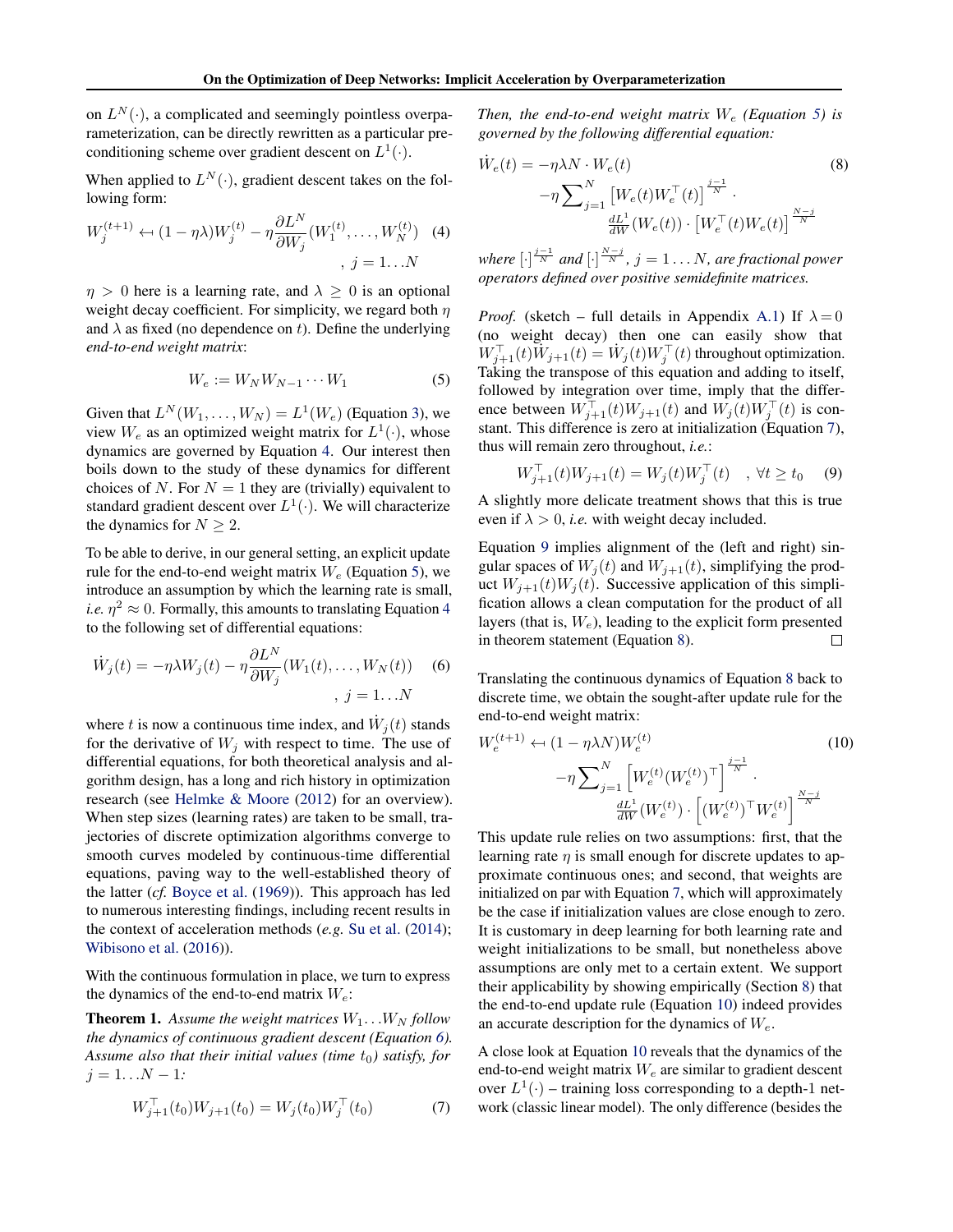<span id="page-4-0"></span>scaling by N of the weight decay coefficient  $\lambda$ ) is that the gradient  $\frac{dL^1}{dW}(W_e)$  is subject to a transformation before being used. Namely, for  $j = 1...N$ , it is multiplied from the left by  $[W_e W_e^\top]^{\frac{j-1}{N}}$  and from the right by  $[W_e^\top W_e]^{\frac{N-j}{N}}$ , followed by summation over j. Clearly, when  $N = 1$  (depth-1) network) this transformation reduces to identity, and as expected,  $W_e$  precisely adheres to gradient descent over  $L^1(\cdot)$ . When  $N \geq 2$  the dynamics of  $W_e$  are less interpretable. We arrange it as a vector to gain more insight:

Claim 1. *For an arbitrary matrix* A*, denote by* vec(A) *its arrangement as a vector in column-first order. Then, the end-to-end update rule in Equation [10](#page-3-0) can be written as:*

$$
vec(W_e^{(t+1)}) \leftarrow (1 - \eta \lambda N) \cdot vec(W_e^{(t)}) \qquad (11)
$$

$$
-\eta \cdot P_{W_e^{(t)}} vec\left(\frac{dL^1}{dW}(W_e^{(t)})\right)
$$

where  $P_{W_e^{(t)}}$  is a positive semidefinite preconditioning ma- $\begin{array}{c}\n w_e \rightarrow e^{-\lambda t} \\
\text{trix that depends on } W_e^{(t)}\n \end{array}$ *Namely, if we denote the sin*gular values of  $W_e^{(t)} \in \mathbb{R}^{k,d}$  by  $\sigma_1 \ldots \sigma_{\max\{k,d\}} \in \mathbb{R}_{\geq 0}$ (by definition  $\sigma_r = 0$  if  $r > \min\{k, d\}$ ), and correspond- $\hat{p}$  *ing left and right singular vectors by*  $\mathbf{u}_1 \dots \mathbf{u}_k \in \mathbb{R}^k$  and  $\mathbf{v}_1 \ldots \mathbf{v}_d \in \mathbb{R}^{\overline{d}}$  respectively, the eigenvectors of  $P_{W_e^{(t)}}$  are:

$$
vec(\mathbf{u}_r \mathbf{v}_{r'}^{\top}) \quad , r = 1 \dots k \, , \, r' = 1 \dots d
$$

*with corresponding eigenvalues:*

$$
\sum_{j=1}^{N} \sigma_r^{2\frac{N-j}{N}} \sigma_{r'}^{2\frac{j-1}{N}}, r = 1...k, r' = 1...d
$$

*Proof.* The result readily follows from the properties of the Kronecker product – see Appendix [A.2](#page-12-0) for details.

Claim 1 implies that in the end-to-end update rule of Equa-tion [10,](#page-3-0) the transformation applied to the gradient  $\frac{dL^1}{dW}(W_e)$ is essentially a preconditioning, whose eigendirections and eigenvalues depend on the singular value decomposition of  $W_e$ . The eigendirections are the rank-1 matrices  $\mathbf{u}_r \mathbf{v}_{r'}^{\top}$ , where  $\mathbf{u}_r$  and  $\mathbf{v}_{r'}$  are left and right (respectively) singular vectors of  $W_e$ . The eigenvalue of  $\mathbf{u}_r \mathbf{v}_{r'}^{\top}$ <br>is  $\sum_{j=1}^{N} \sigma_r^{2(N-j)/N} \sigma_{r'}^{2(j-1)/N}$ , where  $\sigma_r$  and  $\sigma_{r'}$  are the  $\frac{\sigma_{r}}{r'}$ , where  $\sigma_{r}$  and  $\sigma_{r'}$  are the singular values of  $W_e$  corresponding to  $\mathbf{u}_r$  and  $\mathbf{v}_{r'}$  (respectively). When  $N \geq 2$ , an increase in  $\sigma_r$  or  $\sigma_{r'}$  leads to an increase in the eigenvalue corresponding to the eigendirection  $\mathbf{u}_r \mathbf{v}_{r'}^{\top}$ . Qualitatively, this implies that the preconditioning favors directions that correspond to singular vectors whose presence in  $W_e$  is stronger. We conclude that the effect of overparameterization, *i.e.* of replacing a classic linear model (depth-1 network) by a depth- $N$  linear network, boils down to modifying gradient descent by promoting movement along directions that fall in line with the current location in parameter space. A-priori, such a preference may seem peculiar – why should an optimization algorithm be sensitive to its location in parameter space? Indeed, we generally expect sensible algorithms to be translation invariant, *i.e.* be oblivious to parameter value. However, if one takes into account the common practice in deep learning of initializing weights near zero, the location in parameter space can also be regarded as the overall movement made by the algorithm. We thus interpret our findings as indicating that overparameterization promotes movement along directions already taken by the optimization, and therefore can be seen as a form of acceleration. This intuitive interpretation will become more concrete in the subsection that follows.

A final point to make, is that the end-to-end update rule (Equation [10](#page-3-0) or 11), which obviously depends on  $N$  – number of layers in the deep linear network, does *not* depend on the hidden widths  $n_1 \dots n_{N-1}$  (see Section [4\)](#page-2-0). This implies that from an optimization perspective, overparameterizing using wide or narrow networks has the same effect – it is only the depth that matters. Consequently, the acceleration of overparameterization can be attained at a minimal computational price, as we demonstrate empirically in Section [8.](#page-6-0)

#### 5.1. Single Output Case

To facilitate a straightforward presentation of our findings, we hereinafter focus on the special case where the optimized models have a single output, *i.e.* where  $k = 1$ . This corresponds, for example, to a binary (two-class) classification problem, or to the prediction of a numeric scalar property (regression). It admits a particularly simple form for the end-to-end update rule of Equation [10:](#page-3-0)

**Claim 2.** Assume  $k = 1$ , i.e.  $W_e \in \mathbb{R}^{1,d}$ . Then, the end-to*end update rule in Equation [10](#page-3-0) can be written as follows:*

$$
W_e^{(t+1)} \leftarrow (1 - \eta \lambda N) \cdot W_e^{(t)}
$$
  
-
$$
\eta \|W_e^{(t)}\|_2^{2 - \frac{2}{N}} \cdot \left(\frac{dL^1}{dW}(W_e^{(t)}) + (N - 1) \cdot Pr_{W_e^{(t)}}\left\{\frac{dL^1}{dW}(W_e^{(t)})\right\}\right)
$$
 (12)

*where*  $\lVert \cdot \rVert_2^{2-\frac{2}{N}}$  stands for Euclidean norm raised to the *power of*  $2 - \frac{2}{N}$ *, and*  $Pr_W\{\cdot\}$ *, W*  $\in \mathbb{R}^{1,d}$ *, is defined to be the projection operator onto the direction of* W*:*

$$
Pr_{W} : \mathbb{R}^{1,d} \to \mathbb{R}^{1,d}
$$
\n
$$
Pr_{W}\{V\} := \begin{cases} \frac{W}{\|W\|_{2}} V^{\top} \cdot \frac{W}{\|W\|_{2}} & , W \neq 0\\ 0 & , W = 0 \end{cases}
$$
\n(13)

*Proof.* The result follows from the definition of a fractional power operator over matrices – see Appendix [A.3.](#page-13-0)  $\Box$ 

Claim 2 implies that in the single output case, the effect of overparameterization (replacing classic linear model by depth-N linear network) on gradient descent is twofold: first, it leads to an *adaptive learning rate* schedule, by introducing the multiplicative factor  $||W_e||_2^{2-2/N}$ ; and second, it amplifies (by  $N$ ) the projection of the gradient on the direction of  $W_e$ . Recall that we view  $W_e$  not only as the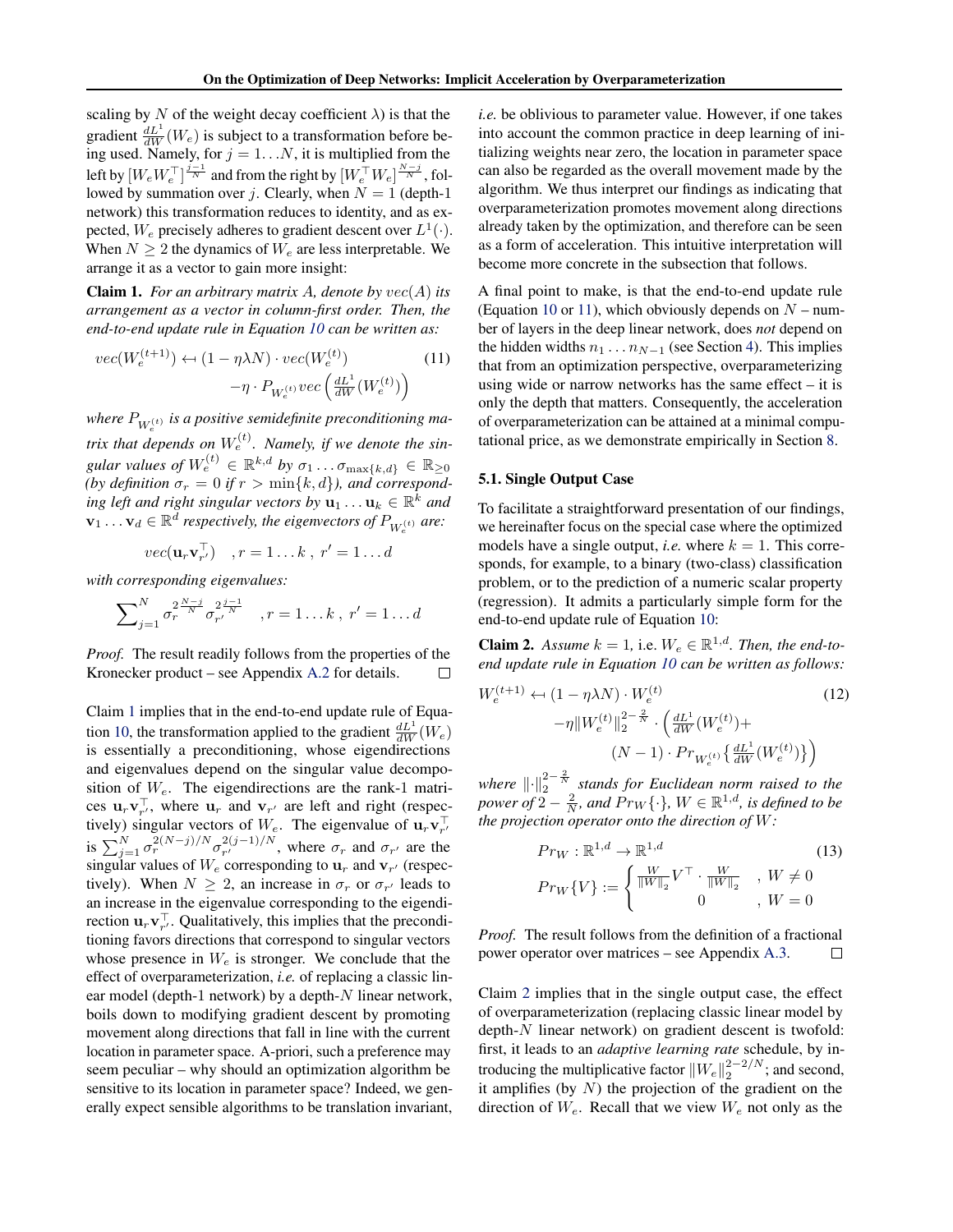<span id="page-5-0"></span>optimized parameter, but also as the overall movement made in optimization (initialization is assumed to be near zero). Accordingly, the adaptive learning rate schedule can be seen as gaining confidence (increasing step sizes) when optimization moves farther away from initialization, and the gradient projection amplification can be thought of as a certain type of *momentum* that favors movement along the azimuth taken so far. These effects bear potential to accelerate convergence, as we illustrate qualitatively in Section 7, and demonstrate empirically in Section [8.](#page-6-0)

# 6. Overparametrization Effects Cannot Be Attained via Regularization

Adding a regularizer to the objective is a standard approach for improving optimization (though lately the term regularization is typically associated with generalization). For example, AdaGrad was originally invented to compete with the best regularizer from a particular family. The next theorem shows (for single output case) that the effects of overparameterization cannot be attained by adding a regularization term to the original training loss, or via any similar modification. This is not obvious a-priori, as unlike many acceleration methods that explicitly maintain memory of past gradients, updates under overparametrization are by definition the gradients of *something*. The assumptions in the theorem are minimal and also necessary, as one must rule-out the trivial counter-example of a constant training loss.

**Theorem 2.** Assume  $\frac{dL^1}{dW}$  does not vanish at  $W = 0$ , and is *continuous on some neighborhood around this point. For a given*  $N \in \mathbb{N}$ ,  $N > 2$ , <sup>1</sup> *define:* 

$$
F(W) := \t(14)
$$
  

$$
||W||_2^{2-\frac{2}{N}} \cdot \left(\frac{dL^1}{dW}(W) + (N-1) \cdot Pr_W\left\{\frac{dL^1}{dW}(W)\right\}\right)
$$

*where*  $Pr_W\{\cdot\}$  *is the projection given in Equation [13.](#page-4-0) Then, there exists no function (of W) whose gradient field is*  $F(\cdot)$ *.* 

*Proof.* (sketch – full details in Appendix [A.4\)](#page-13-0) The proof uses elementary differential geometry [\(Buck,](#page-8-0) [2003\)](#page-8-0): curves, arc length and the fundamental theorem for line integrals, which states that the integral of  $\nabla g$  for any differentiable function g amounts to 0 along every closed curve.

Overparametrization changes gradient descent's behavior: instead of following the original gradient  $\frac{dL^1}{dW}$ , it follows some other direction  $F(\cdot)$  (see Equations [12](#page-4-0) and 14) that is a *function* of the original gradient as well as the current point  $W$ . We think of this change as a transformation that maps one *vector field*  $\phi(\cdot)$  to another –  $F_{\phi}(\cdot)$ :



Figure 1. Curve  $\Gamma_{r,R}$  over which line integral is non-zero.

$$
F_{\phi}(W) =
$$
  

$$
\begin{cases} ||W||^{2-\frac{2}{N}} \Big( \phi(W) + (N-1) \Big\langle \phi(W), \frac{W}{||W||} \Big\rangle \frac{W}{||W||} \Big) , W \neq 0 \\ 0 , W = 0 \end{cases}
$$

Notice that for  $\phi = \frac{dL^1}{dW}$ , we get exactly the vector field  $F(\cdot)$ defined in theorem statement.

We note simple properties of the mapping  $\phi \mapsto F_{\phi}$ . First, it is linear, since for any vector fields  $\phi_1, \phi_2$  and scalar c:  $F_{\phi_1+\phi_2} = F_{\phi_1} + F_{\phi_2}$  and  $F_{c \cdot \phi_1} = c \cdot F_{\phi_1}$ . Second, because of the linearity of line integrals, for any curve  $\Gamma$ , the functional  $\phi \mapsto \int_{\Gamma} F_{\phi}$ , a mapping of vector fields to scalars, is linear.

We show that  $F(\cdot)$  contradicts the fundamental theorem for line integrals. To do so, we construct a closed curve  $\Gamma = \Gamma_{r,R}$ for which the linear functional  $\phi \mapsto \oint_{\Gamma} F_{\phi}$  does not vanish at  $\phi = \frac{dL^1}{dW}$ . Let  $e := \frac{dL^1}{dW}(W=0)/||\frac{dL^1}{dW}(W=0)||$ , which is well-defined since by assumption  $\frac{dL^1}{dW}(W=0) \neq 0$ . For  $r < R$  we define (see Figure 1):

$$
\Gamma_{r,R} := \Gamma_{r,R}^1 \rightarrow \Gamma_{r,R}^2 \rightarrow \Gamma_{r,R}^3 \rightarrow \Gamma_{r,R}^4
$$

where:

- $\Gamma^1_{r,R}$  is the line segment from  $-R \cdot e$  to  $-r \cdot e$ .
- $\Gamma_{r,R}^2$  is a spherical curve from  $-r \cdot e$  to  $r \cdot e$ .
- $\Gamma^3_{r,R}$  is the line segment from  $r \cdot e$  to  $R \cdot e$ .
- $\Gamma^4_{r,R}$  is a spherical curve from  $R \cdot e$  to  $-R \cdot e$ .

With the definition of  $\Gamma_{r,R}$  in place, we decompose  $\frac{dL^1}{dW}$  into a constant vector field  $\kappa \equiv \frac{dL^1}{dW}(W=0)$  plus a residual  $\xi$ . We explicitly compute the line integrals along  $\Gamma^1_{r,R} \ldots \Gamma^4_{r,R}$ for  $F_{\kappa}$ , and derive bounds for  $F_{\xi}$ . This, along with the linearity of the functional  $\phi \mapsto \int_{\Gamma} F_{\phi}$ , provides a lower bound on the line integral of  $F(\cdot)$  over  $\Gamma_{r,R}$ . We show the lower bound is positive as  $r, R \to 0$ , thus  $F(\cdot)$  indeed contradicts the fundamental theorem for line integrals.  $\Box$ 

## 7. Illustration of Acceleration

To this end, we showed that overparameterization (use of depth-N linear network in place of classic linear model) induces on gradient descent a particular preconditioning scheme (Equation [10](#page-3-0) in general and [12](#page-4-0) in the single output

<sup>&</sup>lt;sup>1</sup> For the result to hold with  $N = 2$ , additional assumptions on  $L^1(\cdot)$  are required; otherwise any non-zero linear function  $L^1(W) = W U^{\top}$  serves as a counter-example – it leads to a vector field  $F(\cdot)$  that is the gradient of  $W \mapsto ||W||_2 \cdot WU^{\top}$ .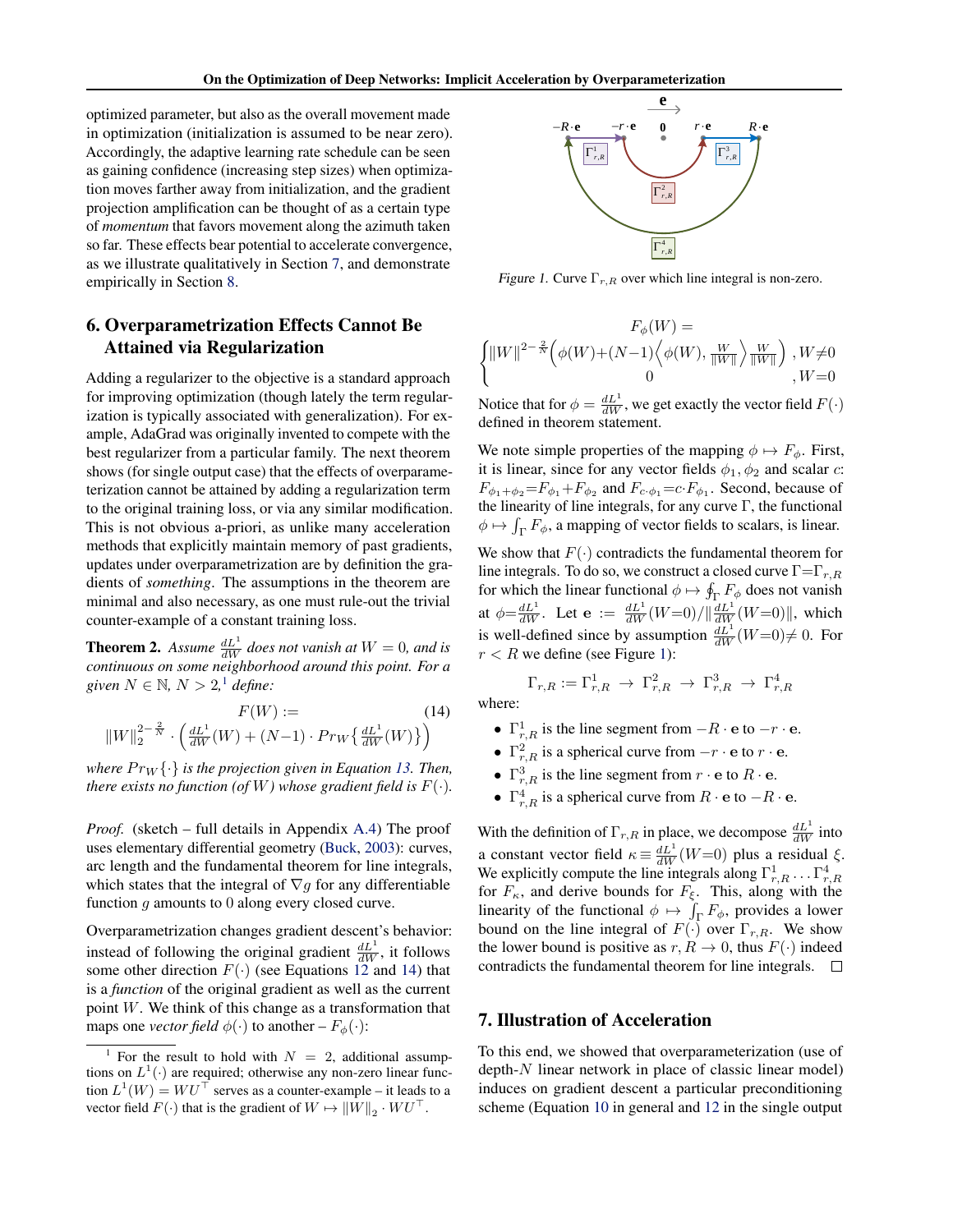<span id="page-6-0"></span>case), which can be interpreted as introducing some forms of momentum and adaptive learning rate. We now illustrate qualitatively, on a very simple hypothetical learning problem, the potential of these to accelerate optimization.

Consider the task of linear regression, assigning to vectors in  $\mathbb{R}^2$  labels in  $\mathbb{R}$ . Suppose that our training set consists of two points in  $\mathbb{R}^2 \times \mathbb{R}$ :  $([1, 0]^{\top}, y_1)$  and  $([0, 1]^{\top}, y_2)$ . Assume also that the loss function of interest is  $\ell_p, p \in 2\mathbb{N}$ :  $\ell_p(\hat{y}, y) = \frac{1}{p}(\hat{y} - y)^p$ . Denoting the learned parameter by  $\mathbf{w} = [w_1, w_2]^\top$ , the overall training loss can be written as:<sup>2</sup>

$$
L(w_1, w_2) = \frac{1}{p}(w_1 - y_1)^p + \frac{1}{p}(w_2 - y_2)^p
$$

With fixed learning rate  $\eta > 0$  (weight decay omitted for simplicity), gradient descent over  $L(\cdot)$  gives:

$$
v_i^{(t+1)} \leftarrow w_i^{(t)} - \eta (w_i^{(t)} - y_i)^{p-1} \quad , \ i = 1, 2
$$

Changing variables per  $\Delta_i = w_i - y_i$ , we have:

w

$$
\Delta_i^{(t+1)} \leftarrow \Delta_i^{(t)} \left(1 - \eta(\Delta_i^{(t)})^{p-2}\right) \quad , \ i = 1, 2 \tag{15}
$$

Assuming the original weights  $w_1$  and  $w_2$  are initialized near zero,  $\Delta_1$  and  $\Delta_2$  start off at  $-y_1$  and  $-y_2$  respectively, and will eventually reach the optimum  $\Delta_1^* = \Delta_2^* = 0$  if the learning rate is small enough to prevent divergence:

$$
\eta<\tfrac{2}{y_i^{p-2}}\quad,\ i=1,2
$$

Suppose now that the problem is ill-conditioned, in the sense that  $y_1 \gg y_2$ . If  $p = 2$  this has no effect on the bound for  $\eta$ <sup>3</sup>. If  $p > 2$  the learning rate is determined by  $y_1$ , leading  $\Delta_2$  to converge very slowly. In a sense,  $\Delta_2$  will suffer from the fact that there is no "communication" between the coordinates (this will actually be the case not just with gradient descent, but with most algorithms typically used in large-scale settings – AdaGrad, Adam, *etc.*).

Now consider the scenario where we optimize  $L(\cdot)$  via overparameterization, *i.e.* with the update rule in Equation [12](#page-4-0) (single output). In this case the coordinates are coupled, and as  $\Delta_1$  gets small (w<sub>1</sub> gets close to y<sub>1</sub>), the learning rate is effectively scaled by  $y_1^{2-\frac{2}{N}}$  (in addition to a scaling by N in coordinate 1 only), allowing (if  $y_1 > 1$ ) faster convergence of  $\Delta_2$ . We thus have the luxury of temporarily slowing down  $\Delta_2$  to ensure that  $\Delta_1$  does not diverge, with the latter speeding up the former as it reaches safe grounds. In Appendix [B](#page-16-0) we consider a special case and formalize this intuition, deriving a concrete bound for the acceleration of overparameterization.

## 8. Experiments

Our analysis (Section [5\)](#page-2-0) suggests that overparameterization – replacement of a classic linear model by a deep linear



Figure 2. (to be viewed in color) Gradient descent optimization of deep linear networks (depths 2, 3) *vs.* the analytically-derived equivalent preconditioning schemes (over single layer model; Equation [12\)](#page-4-0). Both plots show training objective (left –  $\ell_2$  loss; right –  $\ell_4$  loss) per iteration, on a numeric regression dataset from UCI Machine Learning Repository (details in text). Notice the emulation of preconditioning schemes. Notice also the negligible effect of network width – for a given depth, setting size of hidden layers to 1 (scalars) or 100 yielded similar convergence (on par with our analysis).

network, induces on gradient descent a certain preconditioning scheme. We qualitatively argued (Section [7\)](#page-5-0) that in some cases, this preconditioning may accelerate convergence. In this section we put these claims to the test, through a series of empirical evaluations based on TensorFlow toolbox [\(Abadi et al.](#page-8-0) [\(2016\)](#page-8-0)). For conciseness, many of the details behind our implementation are deferred to Appendix [C.](#page-17-0)

We begin by evaluating our analytically-derived preconditioning scheme – the end-to-end update rule in Equation [10.](#page-3-0) Our objective in this experiment is to ensure that our analysis, continuous in nature and based on a particular assumption on weight initialization (Equation [7\)](#page-3-0), is indeed applicable to practical scenarios. We focus on the single output case, where the update-rule takes on a particularly simple (and efficiently implementable) form – Equation [12.](#page-4-0) The dataset chosen was UCI Machine Learning Repository's "Gas Sensor Array Drift at Different Concentrations" [\(Ver](#page-9-0)[gara et al.,](#page-9-0) [2012;](#page-9-0) [Rodriguez-Lujan et al.,](#page-9-0) [2014\)](#page-9-0). Specifically, we used the dataset's "Ethanol" problem – a scalar regression task with 2565 examples, each comprising 128 features (one of the largest numeric regression tasks in the repository). As training objectives, we tried both  $\ell_2$  and  $\ell_4$ losses. Figure 2 shows convergence (training objective per iteration) of gradient descent optimizing depth-2 and depth-3 linear networks, against optimization of a single layer model using the respective preconditioning schemes (Equa-tion [12](#page-4-0) with  $N = 2, 3$ . As can be seen, the preconditioning schemes reliably emulate deep network optimization, suggesting that, at least in some cases, our analysis indeed captures practical dynamics.

Alongside the validity of the end-to-end update rule, Figure 2 also demonstrates the negligible effect of network width on convergence, in accordance with our analysis (see Section [5\)](#page-2-0). Specifically, it shows that in the evaluated setting, hidden layers of size 1 (scalars) suffice in order for the essence of overparameterization to fully emerge. Unless oth-

<sup>&</sup>lt;sup>2</sup> We omit the averaging constant  $\frac{1}{2}$  for conciseness.

<sup>&</sup>lt;sup>3</sup> Optimal learning rate for gradient descent on quadratic objective does not depend on current parameter value (*cf.* [Goh](#page-9-0) [\(2017\)](#page-9-0)).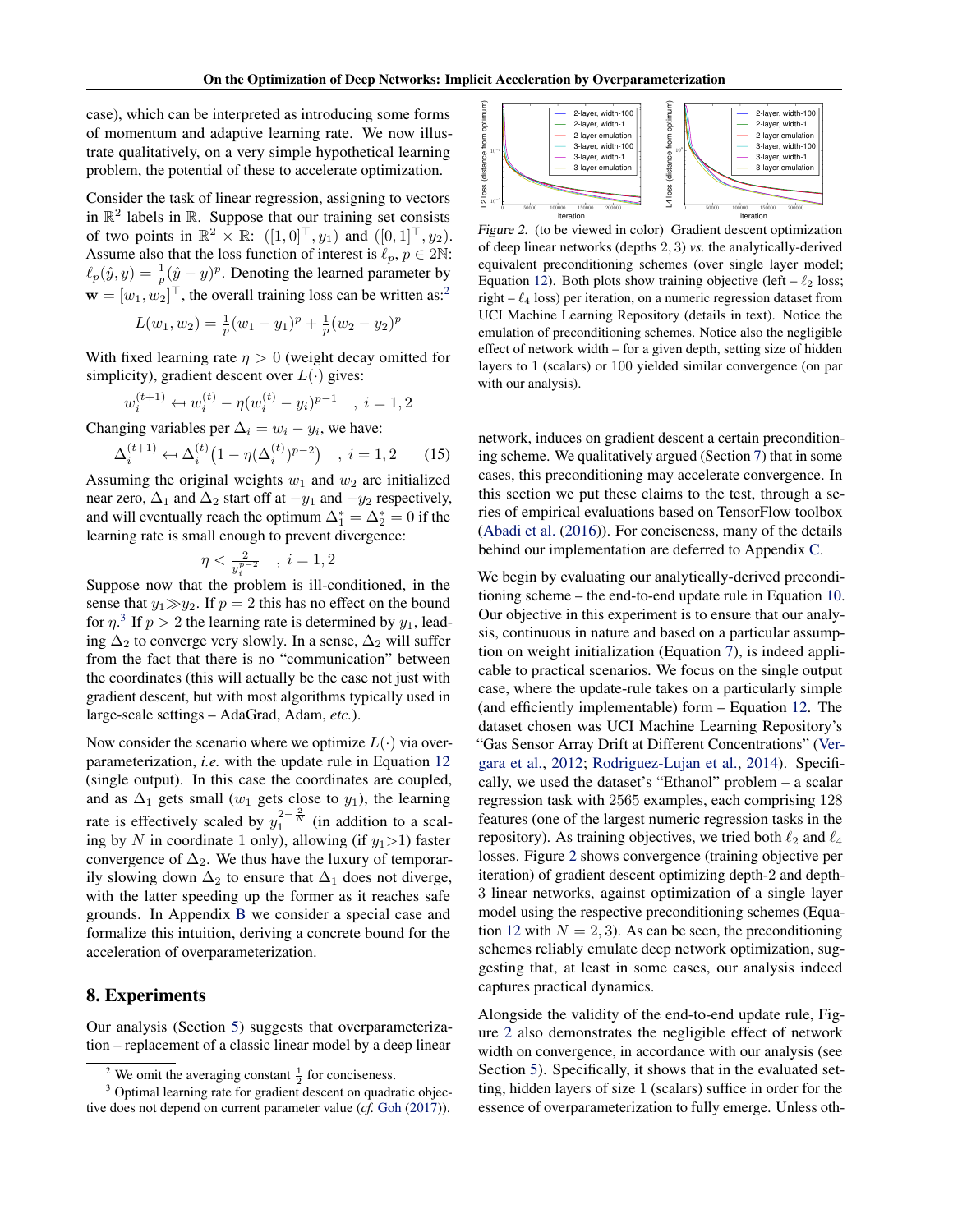<span id="page-7-0"></span>

Figure 3. (to be viewed in color) Gradient descent optimization of single layer model *vs.* linear networks of depth 2 and 3. Setup is identical to that of Figure [2,](#page-6-0) except that here learning rates were chosen via grid search, individually per model (see Appendix [C\)](#page-17-0). Notice that with  $\ell_2$  loss, depth (slightly) hinders optimization, whereas with  $\ell_4$  loss it leads to significant acceleration (on par with our qualitative analysis in Section [7\)](#page-5-0).

erwise indicated, all results reported hereinafter are based on this configuration, *i.e.* on scalar hidden layers. The computational toll associated with overparameterization will thus be virtually non-existent.

As a final observation on Figure [2,](#page-6-0) notice that it exhibits faster convergence with a deeper network. This however does not serve as evidence in favor of acceleration by depth, as we did not set learning rates optimally per model (simply used the common choice of  $10^{-3}$ ). To conduct a fair comparison between the networks, and more importantly, between them and a classic single layer model, multiple learning rates were tried, and the one giving fastest convergence was taken on a per-model basis. Figure 3 shows the results of this experiment. As can be seen, convergence of deeper networks is (slightly) slower in the case of  $\ell_2$  loss. This falls in line with the findings of [Saxe et al.](#page-9-0) [\(2013\)](#page-9-0). In stark contrast, and on par with our qualitative analysis in Sec-tion [7,](#page-5-0) is the fact that with  $\ell_4$  loss adding depth significantly accelerated convergence. To the best of our knowledge, this provides first empirical evidence to the fact that depth, even without any gain in expressiveness, and despite introducing non-convexity to a formerly convex problem, can lead to favorable optimization.

In light of the speedup observed with  $\ell_4$  loss, it is natural to ask how the implicit acceleration of depth compares against explicit methods for acceleration and adaptive learning. Figure 4-left shows convergence of a depth-3 network (optimized with gradient descent) against that of a single layer model optimized with AdaGrad [\(Duchi et al.,](#page-9-0) [2011\)](#page-9-0) and AdaDelta [\(Zeiler,](#page-9-0) [2012\)](#page-9-0). The displayed curves correspond to optimal learning rates, chosen individually via grid search. Quite surprisingly, we find that in this specific setting, overparameterizing, thereby turning a convex problem non-convex, is a more effective optimization strategy than carefully designed algorithms tailored for convex problems. We note that this was not observed with all algorithms – for example Adam [\(Kingma & Ba,](#page-9-0) [2014\)](#page-9-0) was considerably faster than overparameterization. However, when introducing overparameterization simultaneously with



Figure 4. (to be viewed in color) Left: Gradient descent optimization of depth-3 linear network *vs.* AdaGrad and AdaDelta over single layer model. Setup is identical to that of Figure 3-right. Notice that the implicit acceleration of overparameterization outperforms both AdaGrad and AdaDelta (former is actually slower than plain gradient descent). Right: Adam optimization of single layer model *vs.* Adam over linear networks of depth 2 and 3. Same setup, but with learning rates set per Adam's default in TensorFlow. Notice that depth improves speed, suggesting that the acceleration of overparameterization may be somewhat orthogonal to explicit acceleration methods.

Adam (a setting we did not theoretically analyze), further acceleration is attained – see Figure 4-right. This suggests that at least in some cases, not only plain gradient descent benefits from depth, but also more elaborate algorithms commonly employed in state of the art applications.

An immediate question arises at this point. If depth indeed accelerates convergence, why not add as many layers as one can computationally afford? The reason, which is actually apparent in our analysis, is the so-called *vanishing gradient problem*. When training a very deep network (large N), while initializing weights to be small, the end-to-end matrix  $W_e$  (Equation [5\)](#page-3-0) is extremely close to zero, severely attenuating gradients in the preconditioning scheme (Equation [10\)](#page-3-0). A possible approach for alleviating this issue is to initialize weights to be larger, yet small enough such that the end-to-end matrix does not "explode". The choice of identity (or near identity) initialization leads to what is known as *linear residual networks* [\(Hardt & Ma,](#page-9-0) [2016\)](#page-9-0), akin to the successful residual networks architecture [\(He et al.,](#page-9-0) [2015\)](#page-9-0) commonly employed in deep learning. Notice that identity initialization satisfies the condition in Equation [7,](#page-3-0) rendering the end-to-end update rule (Equation [10\)](#page-3-0) applicable. Figure [5-](#page-8-0)left shows convergence, under gradient descent, of a single layer model against deeper networks than those evaluated before – depths 4 and 8. As can be seen, with standard, near-zero initialization, the depth-4 network starts making visible progress only after about  $65K$  iterations, whereas the depth-8 network seems stuck even after  $100K$ iterations. In contrast, under identity initialization, both networks immediately make progress, and again depth serves as an implicit accelerator.

As a final sanity test, we evaluate the effect of overparameterization on optimization in a non-idealized (yet simple) deep learning setting. Specifically, we experiment with the convolutional network tutorial for MNIST built into Ten-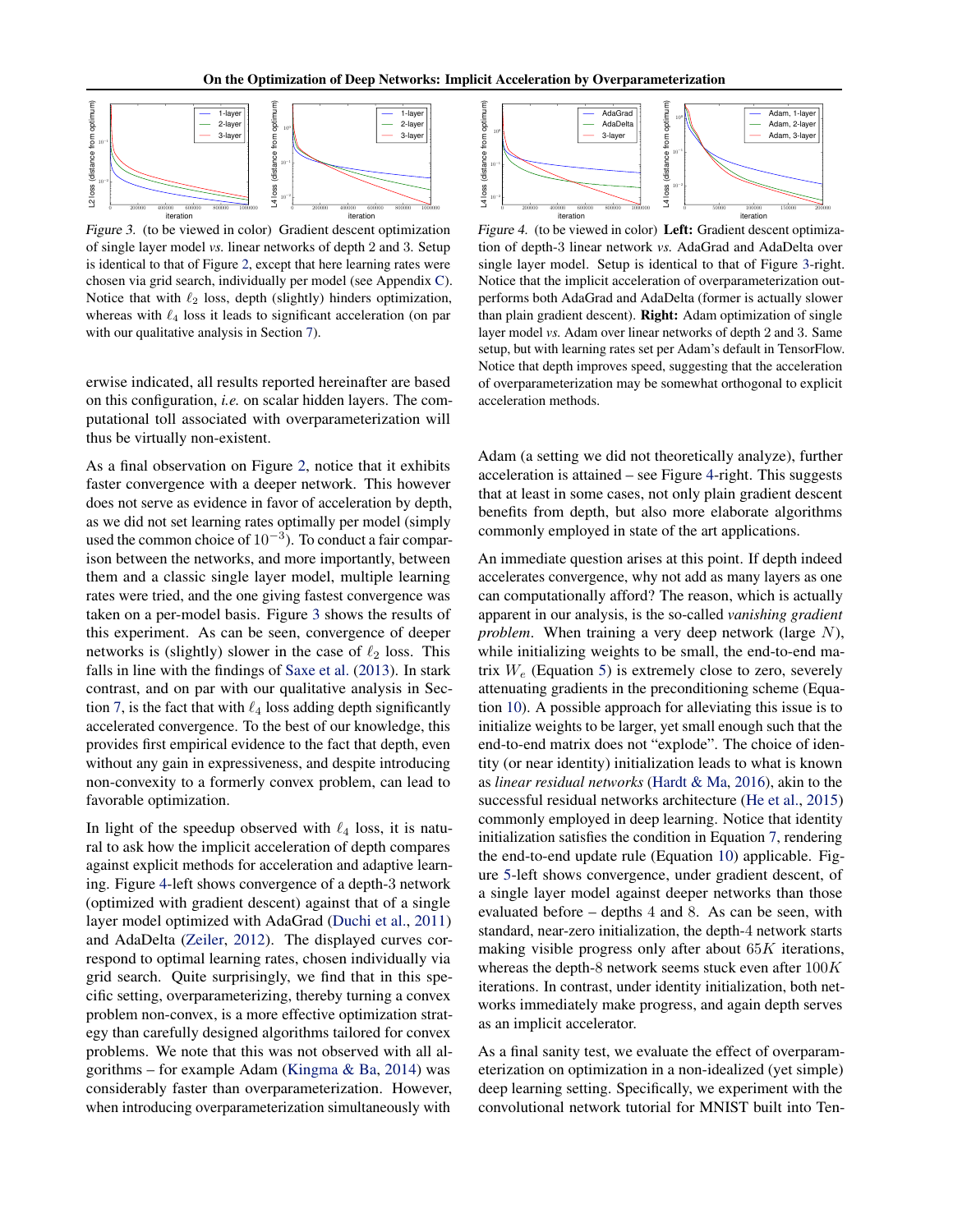<span id="page-8-0"></span>

Figure 5. (to be viewed in color) Left: Gradient descent optimization of single layer model *vs.* linear networks deeper than before (depths 4, 8). For deep networks, both near-zero and near-identity initializations were evaluated. Setup identical to that of Figure [3](#page-7-0) right. Notice that deep networks suffer from vanishing gradients under near-zero initialization, while near-identity ("residual") initialization eliminates the problem. Right: Stochastic gradient descent optimization in TensorFlow's convolutional network tutorial for MNIST. Plot shows batch loss per iteration, in original setting *vs.* overparameterized one (depth-2 linear networks in place of dense layers).

sor $Flow<sup>4</sup>$ , which includes convolution, pooling and dense layers, ReLU non-linearities, stochastic gradient descent with momentum, and dropout [\(Srivastava et al.,](#page-9-0) [2014\)](#page-9-0). We introduced overparameterization by simply placing two matrices in succession instead of the matrix in each dense layer. Here, as opposed to previous experiments, widths of the newly formed hidden layers were not set to 1, but rather to the minimal values that do not deteriorate expressiveness (see Appendix [C\)](#page-17-0). Overall, with an addition of roughly  $15\%$ in number of parameters, optimization has accelerated considerably – see Figure 5-right. The displayed results were obtained with the hyperparameter settings hardcoded into the tutorial. We have tried alternative settings (varying learning rates and standard deviations of initializations – see Appendix [C\)](#page-17-0), and in all cases observed an outcome similar to that in Figure 5-right – overparameterization led to significant speedup. Nevertheless, as reported above for linear networks, it is likely that for non-linear networks the effect of depth on optimization is mixed – some settings accelerate by it, while others do not. Comprehensive characterization of the cases in which depth accelerates optimization warrants much further study. We hope our work will spur interest in this avenue of research.

#### 9. Conclusion

Through theory and experiments, we demonstrated that overparameterizing a neural network by increasing its depth can accelerate optimization, even on very simple problems.

Our analysis of linear neural networks, the subject of various recent studies, yielded a new result: for these models, overparameterization by depth can be understood as a preconditioning scheme with a closed form description (Theorem [1](#page-3-0) and the claims thereafter). The preconditioning may

be interpreted as a combination between certain forms of adaptive learning rate and momentum. Given that it depends on network depth but not on width, acceleration by overparameterization can be attained at a minimal computational price, as we demonstrate empirically in Section [8.](#page-6-0)

Clearly, complete theoretical analysis for non-linear networks will be challenging. Empirically however, we showed that the trivial idea of replacing an internal weight matrix by a product of two can significantly accelerate optimization, with absolutely no effect on expressiveness (Figure 5-right).

The fact that gradient descent over classic convex problems such as linear regression with  $\ell_p$  loss,  $p > 2$ , can accelerate from transitioning to a non-convex overparameterized objective, does not coincide with conventional wisdom, and provides food for thought. Can this effect be rigorously quantified, similarly to analyses of explicit acceleration methods such as momentum or adaptive regularization (AdaGrad)?

#### Acknowledgments

Sanjeev Arora's work is supported by NSF, ONR, Simons Foundation, Schmidt Foundation, Mozilla Research, Amazon Research, DARPA and SRC. Elad Hazan's work is supported by NSF grant 1523815 and Google Brain. Nadav Cohen is a member of the Zuckerman Israeli Postdoctoral Scholars Program, and is supported by Eric and Wendy Schmidt.

#### References

- Abadi, M., Barham, P., Chen, J., Chen, Z., Davis, A., Dean, J., Devin, M., Ghemawat, S., Irving, G., Isard, M., et al. Tensorflow: A system for large-scale machine learning. In *OSDI*, volume 16, pp. 265–283, 2016.
- Agarwal, N., Allen-Zhu, Z., Bullins, B., Hazan, E., and Ma, T. Finding approximate local minima faster than gradient descent. In *Proceedings of the 49th Annual ACM SIGACT Symposium on Theory of Computing*, pp. 1195–1199. ACM, 2017.
- Arora, R., Basu, A., Mianjy, P., and Mukherjee, A. Understanding deep neural networks with rectified linear units. *International Conference on Learning Representations (ICLR)*, 2018.
- Baldi, P. and Hornik, K. Neural networks and principal component analysis: Learning from examples without local minima. *Neural networks*, 2(1):53–58, 1989.
- Boyce, W. E., DiPrima, R. C., and Haines, C. W. *Elementary differential equations and boundary value problems*, volume 9. Wiley New York, 1969.
- Buck, R. C. *Advanced calculus*. Waveland Press, 2003.
- Carmon, Y., Duchi, J. C., Hinder, O., and Sidford, A. Accelerated methods for non-convex optimization. *arXiv preprint arXiv:1611.00756*, 2016.
- Choromanska, A., Henaff, M., Mathieu, M., Arous, G. B., and LeCun, Y. The loss surfaces of multilayer networks. In *Artificial Intelligence and Statistics*, pp. 192–204, 2015.

<sup>4</sup> [https://github.com/tensorflow/models/](https://github.com/tensorflow/models/tree/master/tutorials/image/mnist) [tree/master/tutorials/image/mnist](https://github.com/tensorflow/models/tree/master/tutorials/image/mnist)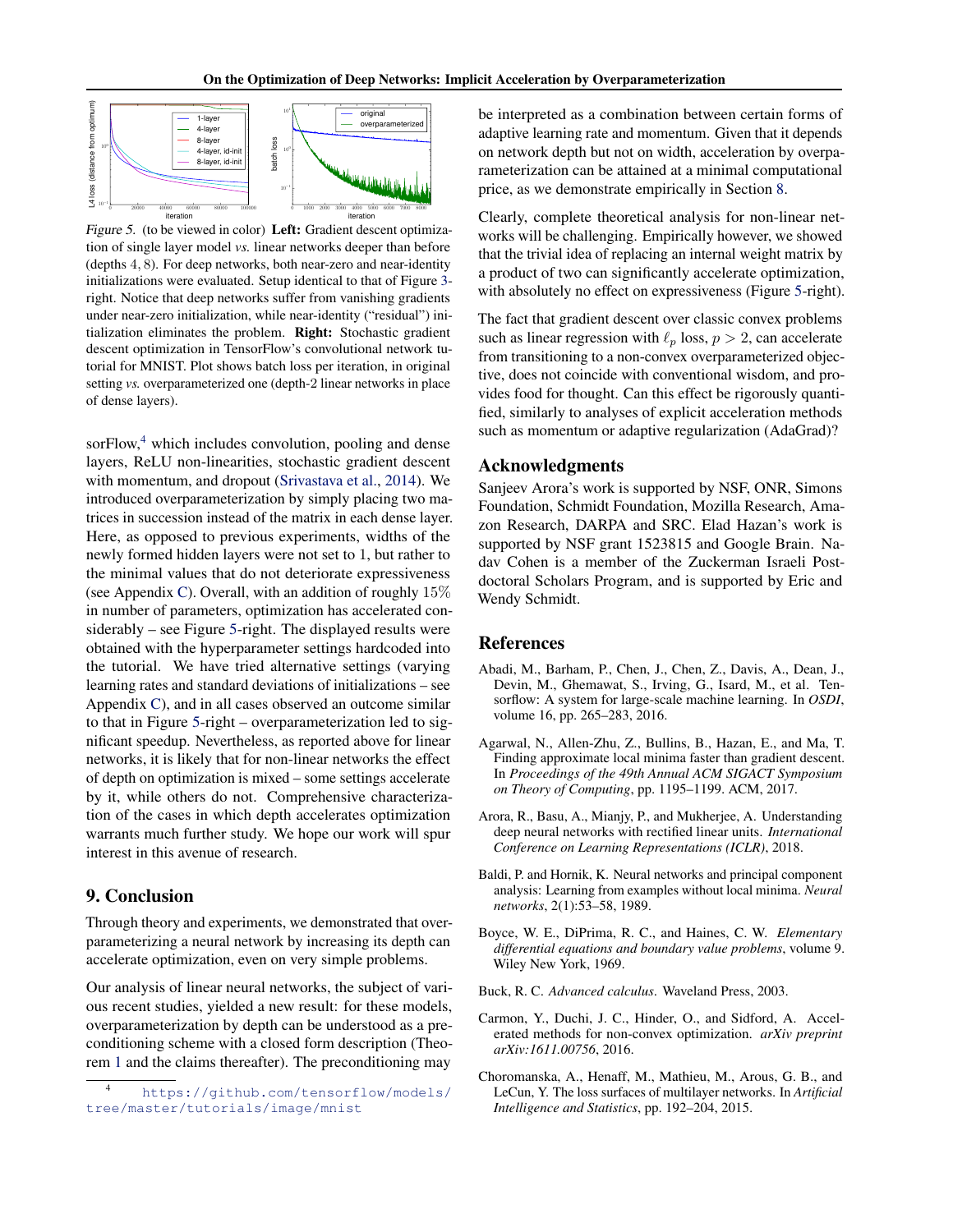- <span id="page-9-0"></span>Cohen, N., Sharir, O., Levine, Y., Tamari, R., Yakira, D., and Shashua, A. Analysis and design of convolutional networks via hierarchical tensor decompositions. *arXiv preprint arXiv:1705.02302*, 2017.
- Daniely, A. Depth separation for neural networks. *arXiv preprint arXiv:1702.08489*, 2017.
- Duchi, J., Hazan, E., and Singer, Y. Adaptive subgradient methods for online learning and stochastic optimization. *Journal of Machine Learning Research*, 12(Jul):2121–2159, 2011.
- Eldan, R. and Shamir, O. The power of depth for feedforward neural networks. *arXiv preprint arXiv:1512.03965*, 2015.
- Fukumizu, K. Effect of batch learning in multilayer neural networks. *Gen*, 1(04):1E–03, 1998.
- Ge, R., Huang, F., Jin, C., and Yuan, Y. Escaping from saddle points—online stochastic gradient for tensor decomposition. In *Conference on Learning Theory*, pp. 797–842, 2015.
- Goh, G. Why momentum really works. *Distill*, 2017. doi: 10. 23915/distill.00006. URL [http://distill.pub/2017/](http://distill.pub/2017/momentum) [momentum](http://distill.pub/2017/momentum).
- Goodfellow, I., Bengio, Y., Courville, A., and Bengio, Y. *Deep learning*, volume 1. MIT press Cambridge, 2016.
- Goodfellow, I. J., Vinyals, O., and Saxe, A. M. Qualitatively characterizing neural network optimization problems. *arXiv preprint arXiv:1412.6544*, 2014.
- Haeffele, B. D. and Vidal, R. Global Optimality in Tensor Factorization, Deep Learning, and Beyond. *CoRR abs/1202.2745*, cs.NA, 2015.
- Hardt, M. and Ma, T. Identity matters in deep learning. *arXiv preprint arXiv:1611.04231*, 2016.
- Hazan, E., Agarwal, A., and Kale, S. Logarithmic regret algorithms for online convex optimization. *Mach. Learn.*, 69(2-3):169–192, December 2007. ISSN 0885-6125.
- He, K., Zhang, X., Ren, S., and Sun, J. Deep residual learning for image recognition. *arXiv preprint arXiv:1512.03385*, 2015.
- Helmke, U. and Moore, J. B. *Optimization and dynamical systems*. Springer Science & Business Media, 2012.
- Ioffe, S. and Szegedy, C. Batch normalization: Accelerating deep network training by reducing internal covariate shift. In *International conference on machine learning*, pp. 448–456, 2015.
- Janzamin, M., Sedghi, H., and Anandkumar, A. Beating the Perils of Non-Convexity: Guaranteed Training of Neural Networks using Tensor Methods. *CoRR abs/1506.08473*, 2015.
- Jones, E., Oliphant, T., Peterson, P., et al. SciPy: Open source scientific tools for Python, 2001–. URL [http://www.scipy.](http://www.scipy.org/) [org/](http://www.scipy.org/). [Online; accessed ¡today¿].
- Kawaguchi, K. Deep learning without poor local minima. In *Advances in Neural Information Processing Systems*, pp. 586– 594, 2016.
- Kingma, D. and Ba, J. Adam: A method for stochastic optimization. *arXiv preprint arXiv:1412.6980*, 2014.
- Lee, H., Ge, R., Risteski, A., Ma, T., and Arora, S. On the ability of neural nets to express distributions. *arXiv preprint arXiv:1702.07028*, 2017.
- Livni, R., Shalev-Shwartz, S., and Shamir, O. On the computational efficiency of training neural networks. *Advances in Neural Information Processing Systems*, 2014.
- Nesterov, Y. A method of solving a convex programming problem with convergence rate o (1/k2). In *Soviet Mathematics Doklady*, volume 27, pp. 372–376, 1983.
- Nocedal, J. Updating quasi-newton matrices with limited storage. *Mathematics of Computation*, 35(151):773–782, 1980.
- Raghu, M., Poole, B., Kleinberg, J., Ganguli, S., and Sohl-Dickstein, J. On the expressive power of deep neural networks. *arXiv preprint arXiv:1606.05336*, 2016.
- Rodriguez-Lujan, I., Fonollosa, J., Vergara, A., Homer, M., and Huerta, R. On the calibration of sensor arrays for pattern recognition using the minimal number of experiments. *Chemometrics and Intelligent Laboratory Systems*, 130:123–134, 2014.
- Safran, I. and Shamir, O. On the quality of the initial basin in overspecified neural networks. In *International Conference on Machine Learning*, pp. 774–782, 2016.
- Safran, I. and Shamir, O. Spurious local minima are common in two-layer relu neural networks. *arXiv preprint arXiv:1712.08968*, 2017.
- Saxe, A. M., McClelland, J. L., and Ganguli, S. Exact solutions to the nonlinear dynamics of learning in deep linear neural networks. *arXiv preprint arXiv:1312.6120*, 2013.
- Soudry, D. and Carmon, Y. No bad local minima: Data independent training error guarantees for multilayer neural networks. *arXiv preprint arXiv:1605.08361*, 2016.
- Srivastava, N., Hinton, G. E., Krizhevsky, A., Sutskever, I., and Salakhutdinov, R. Dropout: a simple way to prevent neural networks from overfitting. *Journal of Machine Learning Research*, 15(1):1929–1958, 2014.
- Su, W., Boyd, S., and Candes, E. A differential equation for modeling nesterovs accelerated gradient method: Theory and insights. In *Advances in Neural Information Processing Systems*, pp. 2510–2518, 2014.
- Tieleman, T. and Hinton, G. Lecture 6.5-rmsprop: Divide the gradient by a running average of its recent magnitude. *COURSERA: Neural networks for machine learning*, 4(2):26–31, 2012.
- Vergara, A., Vembu, S., Ayhan, T., Ryan, M. A., Homer, M. L., and Huerta, R. Chemical gas sensor drift compensation using classifier ensembles. *Sensors and Actuators B: Chemical*, 166: 320–329, 2012.
- Wibisono, A., Wilson, A. C., and Jordan, M. I. A variational perspective on accelerated methods in optimization. *Proceedings of the National Academy of Sciences*, 113(47):E7351–E7358, 2016.
- Zeiler, M. D. Adadelta: an adaptive learning rate method. *arXiv preprint arXiv:1212.5701*, 2012.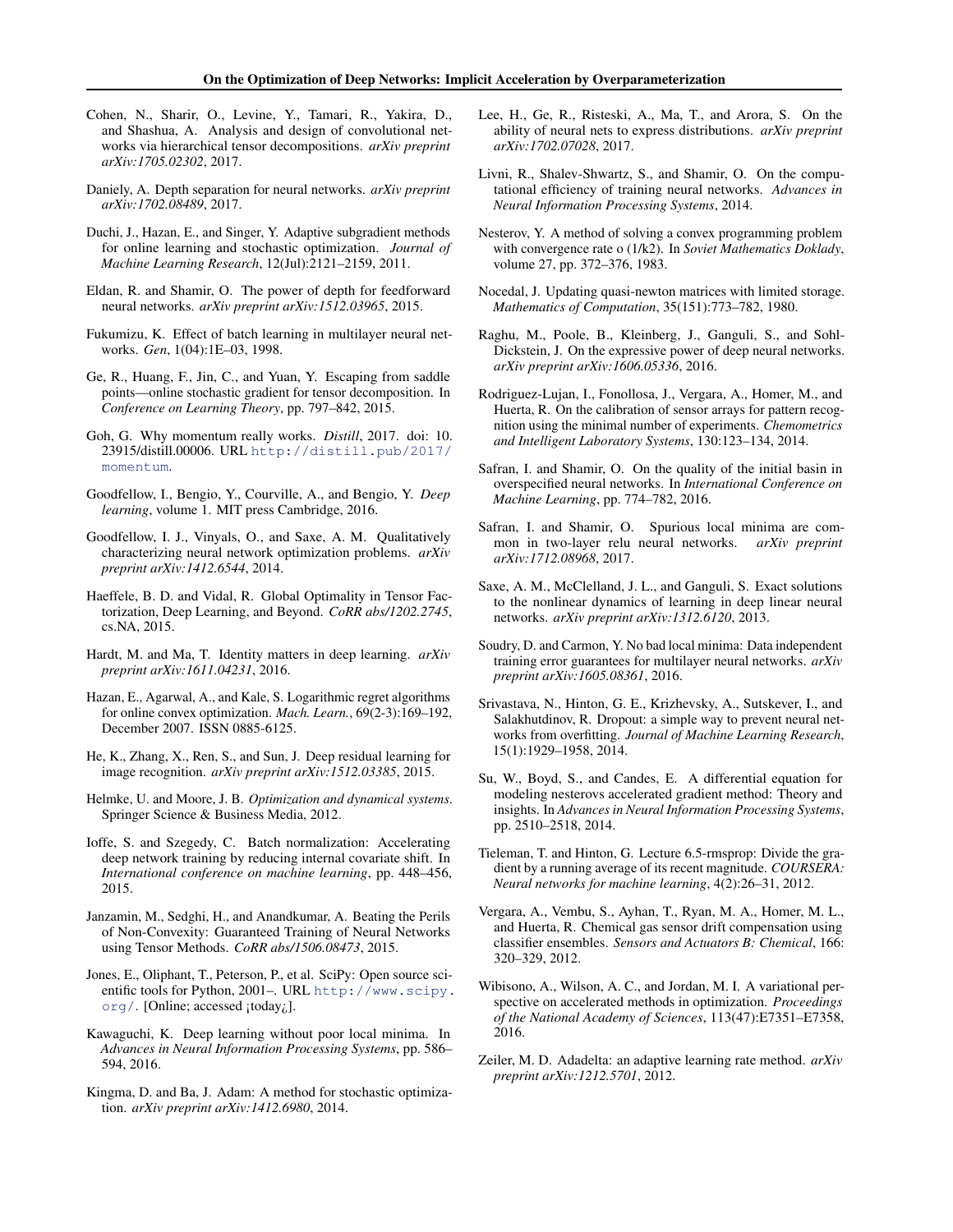#### <span id="page-10-0"></span>A. Deferred Proofs

#### A.1. Proof of Theorem [1](#page-3-0)

Before delving into the proof, we introduce notation that will admit a more compact presentation of formulae. For  $1 \leq$  $a \leq b \leq N$ , we denote:

$$
\prod_{a}^{j=b} W_j := W_b W_{b-1} \cdots W_a
$$
  

$$
\prod_{j=a}^{b} W_j^\top := W_a^\top W_{a+1}^\top \cdots W_b^\top
$$

where  $W_1 \dots W_N$  are the weight matrices of the depth-N linear network (Equation [2\)](#page-2-0). If  $a > b$ , then by definition both  $\prod_{a}^{j=b} W_j$  and  $\prod_{j=a}^{b} W_j^{\top}$  are identity matrices, with size depending on context, *i.e.* on the dimensions of matrices they are multiplied against. Given any square matrices (possibly scalars)  $A_1, A_2, \ldots, A_m$ , we denote by  $diag(A_1 \ldots A_m)$  a block-diagonal matrix holding them on its diagonal:

$$
diag(A_1 \dots A_m) = \begin{bmatrix} A_1 & 0 & 0 & 0 \\ 0 & \ddots & 0 & 0 \\ 0 & 0 & A_m & 0 \\ 0 & 0 & 0 & 0 \end{bmatrix}
$$

As illustrated above,  $diag(A_1 \ldots A_m)$  may hold additional, zero-valued rows and columns beyond  $A_1 \ldots A_m$ . Conversely, it may also trim (omit) rows and columns, from its bottom and right ends respectively, so long as only zeros are being removed. The exact shape of  $diag(A_1 \ldots A_m)$  is again determined by context, and so if  $B$  and  $C$  are matrices, the expression  $B \cdot diag(A_1 \ldots A_m) \cdot C$  infers a number of rows equal to the number of columns in  $B$ , and a number of columns equal to the number of rows in C.

Turning to the actual proof, we disregard the trivial case  $N = 1$ , and begin by noticing that Equation [3,](#page-2-0) along with the definition of  $W_e$  (Equation [5\)](#page-3-0), imply that for every  $j =$  $1 \ldots N$ :

$$
\frac{\partial L^N}{\partial W_j}(W_1,\ldots,W_N) = \prod_{i=j+1}^N W_i^{\top} \cdot \frac{dL^1}{dW}(W_e) \cdot \prod_{i=1}^{j-1} W_i^{\top}
$$

Plugging this into the differential equations of gradient descent (Equation [6\)](#page-3-0), we get:

$$
\dot{W}_j(t) = -\eta \lambda W_j(t) \tag{16}
$$
\n
$$
-\eta \prod_{i=j+1}^N W_i^{\top}(t) \cdot \frac{dL^1}{dW}(W_e(t)) \cdot \prod_{i=1}^{j-1} W_i^{\top}(t) \tag{16}
$$
\n
$$
, j = 1...N
$$

For  $j = 1...N-1$ , multiply the j'th equation by  $W_j^{\top}(t)$ from the right, and the  $j+1$ 'th equation by  $W_{j+1}^{\top}(t)$  from

the left. This yields:

$$
W_{j+1}^{\top}(t)\dot{W}_{j+1}(t) + \eta \lambda \cdot W_{j+1}^{\top}(t)W_{j+1}(t) =
$$
  

$$
\dot{W}_j(t)W_j^{\top}(t) + \eta \lambda \cdot W_j(t)W_j^{\top}(t)
$$

Taking the transpose of these equations and adding to themselves, we obtain, for every  $j = 1 \dots N-1$ :

$$
W_{j+1}^{\top}(t)\dot{W}_{j+1}(t) + \dot{W}_{j+1}^{\top}(t)W_{j+1}(t) + 2\eta\lambda \cdot W_{j+1}^{\top}(t)W_{j+1}(t) = 0
$$
  

$$
\dot{W}_j(t)W_j^{\top}(t) + W_j(t)\dot{W}_j^{\top}(t) + 2\eta\lambda \cdot W_j(t)W_j^{\top}(t)
$$
 (17)

Denote for  $j = 1 \dots N$ :

$$
C_j(t) := W_j(t)W_j^{\top}(t)
$$
,  $C'_j(t) := W_j^{\top}(t)W_j(t)$ 

Equation 17 can now be written as:

$$
\dot{C}_{j+1}'(t) + 2\eta\lambda \cdot C_{j+1}'(t) = \dot{C}_j(t) + 2\eta\lambda \cdot C_j(t)
$$
  
,  $j = 1...N - 1$ 

Turning to Lemma [1](#page-11-0) below, while recalling our assumption for time  $t_0$  (Equation [7\)](#page-3-0):

$$
C'_{j+1}(t_0) = C_j(t_0) \quad , \ j = 1...N-1
$$

we conclude that, throughout the entire time-line:

$$
C'_{j+1}(t) = C_j(t) \quad , \ j = 1...N-1
$$

Recollecting the definitions of  $C_j(t)$ ,  $C'_j(t)$ , this means:

$$
W_{j+1}^{\top}(t)W_{j+1}(t) = W_j(t)W_j^{\top}(t) , j = 1...N-1
$$
 (18)

Regard t now as fixed, and for every  $j = 1 \dots N$ , let:

$$
W_j(t) = U_j \Sigma_j V_j^\top \tag{19}
$$

be a singular value decomposition. That is to say,  $U_j$  and  $V_j$ are orthogonal matrices, and  $\Sigma_j$  is a rectangular-diagonal matrix holding non-decreasing, non-negative singular values on its diagonal. Equation 18 implies that for  $j = 1 \dots N-1$ :

$$
V_{j+1}\Sigma_{j+1}^\top\Sigma_{j+1}V_{j+1}^\top=U_j\Sigma_j\Sigma_j^\top U_j^\top
$$

For a given  $i$ , the two sides of the above equation are both orthogonal eigenvalue decompositions of the same matrix. The square-diagonal matrices  $\Sigma_{j+1}^{\top} \Sigma_{j+1}$  and  $\Sigma_j \Sigma_j^{\top}$ are thus the same, up to a possible permutation of diagonal elements (eigenvalues). However, since by definition  $\Sigma_{i+1}$  and  $\Sigma_i$  have non-increasing diagonals, it must hold that  $\Sigma_{j+1}^{\top} \Sigma_{j+1} = \Sigma_j \Sigma_j^{\top}$ . Let  $\rho_1 > \rho_2 > \cdots > \rho_m \ge 0$ be the distinct eigenvalues, with corresponding multiplicities  $d_1, d_2, \ldots, d_m \in \mathbb{N}$ . We may write:

$$
\Sigma_{j+1}^{\top} \Sigma_{j+1} = \Sigma_j \Sigma_j^{\top} = diag(\rho_1 I_{d_1}, \dots, \rho_m I_{d_m}) \quad (20)
$$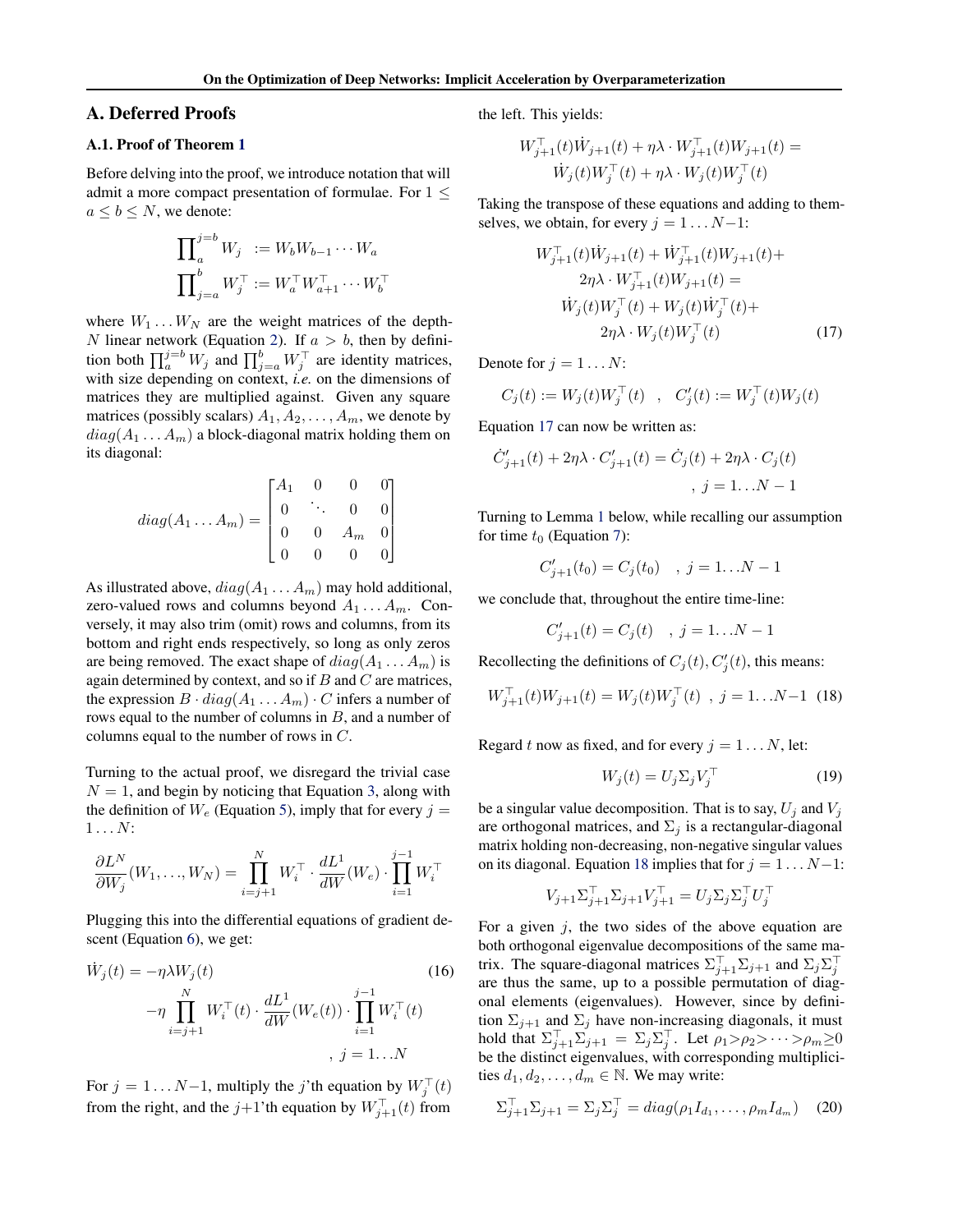<span id="page-11-0"></span>where  $I_{d_r}$ ,  $1 \le r \le m$ , is the identity matrix of size  $d_r \times d_r$ . Moreover, there exist orthogonal matrices  $O_{j,r} \in \mathbb{R}^{d_r, d_r}$ ,  $1 \leq r \leq m$ , such that:

$$
U_j = V_{j+1} \cdot diag(O_{j,1}, \dots, O_{j,m})
$$

 $O_{i,r}$  here is simply a matrix changing between orthogonal bases in the eigenspace of  $\rho_r$  – it maps the basis comprising  $V_{j+1}$ -columns to that comprising  $U_j$ -columns. Recalling that both  $\Sigma_j$  and  $\Sigma_{j+1}$  are rectangular-diagonal, holding only non-negative values, Equation [20](#page-10-0) implies that each of these matrices is equal to  $diag(\sqrt{\rho_1} \cdot I_{d_1}, \dots, \sqrt{\rho_m} \cdot I_{d_m}).$ Note that the matrices generally do not have the same shape and thus, formally, are not equal to one another. Nonetheless, in line with our diag notation (see beginning of this subsection),  $\Sigma_j$  and  $\Sigma_{j+1}$  may differ from each other only in trailing, zero-valued rows and columns. By an inductive argument, all the singular value matrices  $\Sigma_1, \Sigma_2, \ldots, \Sigma_N$ (see Equation [19\)](#page-10-0) are equal up to trailing zero rows and columns. The fact that  $\rho_1 \dots \rho_m$  do not include an index j in their notation is thus in order, and we may write, for every  $j = 1 \dots N-1$ :

$$
W_j(t) = U_j \Sigma_j V_j^{\top}
$$
  
=  $V_{j+1} \cdot diag(O_{j,1},...,O_{j,m}) \cdot diag(\sqrt{\rho_1} \cdot I_{d_1},..., \sqrt{\rho_m} \cdot I_{d_m}) \cdot V_j^{\top}$ 

For the  $N$ 'th weight matrix we have:

$$
W_N(t) = U_N \Sigma_N V_N^{\top}
$$
  
=  $U_N \cdot diag(\sqrt{\rho_1} \cdot I_{d_1}, \dots, \sqrt{\rho_m} \cdot I_{d_m}) \cdot V_N^{\top}$ 

Concatenations of weight matrices thus simplify as follows:

$$
\prod_{j}^{i=N} W_i(t) \prod_{i=j}^{N} W_i^{\top}(t) =
$$
\n
$$
U_N \cdot diag\left( (\rho_1)^{N-j+1} \cdot I_{d_1}, \dots, (\rho_m)^{N-j+1} \cdot I_{d_m} \right) \cdot U_N^{\top}
$$
\n(21)

$$
\prod_{i=1}^{j} W_i^{\top}(t) \prod_{i=1}^{i=j} W_i(t) =
$$
  
\n
$$
V_1 \cdot diag((\rho_1)^j \cdot I_{d_1}, \dots, (\rho_m)^j \cdot I_{d_m}) \cdot V_1^{\top}
$$
  
\n
$$
, j = 1 \dots N
$$
\n(22)

where we used the orthogonality of  $O_{i,r}$ , and the obvious fact that it commutes with  $I_{d_r}$ . Consider Equation 21 with  $j = 1$  and Equation 22 with  $j = N$ , while recalling that by definition  $\dot{W}_e(t) = \prod_1^{i=N} \dot{W}_j(t)$ :

$$
W_e(t)W_e^{\top}(t) = U_N \cdot diag\left((\rho_1)^N I_{d_1}, \dots, (\rho_m)^N I_{d_m}\right) \cdot U_N^{\top}
$$
  

$$
W_e^{\top}(t)W_e(t) = V_1 \cdot diag\left((\rho_1)^N I_{d_1}, \dots, (\rho_m)^N I_{d_m}\right) \cdot V_1^{\top}
$$

It follows that for every  $j = 1 \dots N$ :

$$
\prod_{j}^{i=N} W_i(t) \prod_{i=j}^{N} W_i^{\top}(t) = \left[ W_e(t) W_e^{\top}(t) \right]^{\frac{N-j+1}{N}} \tag{23}
$$

$$
\prod_{i=1}^{j} W_i^{\top}(t) \prod_1^{i=j} W_i(t) = \left[ W_e^{\top}(t) W_e(t) \right]^{\frac{j}{N}}
$$
(24)

where  $\left[\cdot\right]^{\frac{N-j+1}{N}}$  and  $\left[\cdot\right]^{\frac{j}{N}}$  stand for fractional power operators defined over positive semidefinite matrices.

With Equations 23 and 24 in place, we are finally in a position to complete the proof. Returning to Equation [16,](#page-10-0) we multiply  $\hat{W}_j(t)$  from the left by  $\prod_{j=1}^{i=N} W_i(t)$  and from the right by  $\prod_{i=1}^{i=j-1} W_i(t)$ , followed by summation over  $j = 1 \dots N$ . This gives:

$$
\sum_{j=1}^{N} \left( \prod_{j+1}^{i=N} W_i(t) \right) \dot{W}_j(t) \left( \prod_{1}^{i=j-1} W_i(t) \right) =
$$
  

$$
-\eta \lambda \sum_{j=1}^{N} \left( \prod_{j+1}^{i=N} W_i(t) \right) W_j(t) \left( \prod_{1}^{i=j-1} W_i(t) \right)
$$
  

$$
-\eta \sum_{j=1}^{N} \left( \prod_{j+1}^{i=N} W_i(t) \prod_{i=j+1}^{N} W_i^{\top}(t) \right) \cdot
$$
  

$$
\frac{dL^1}{dW} (W_e(t)) \cdot \left( \prod_{i=1}^{j-1} W_i^{\top}(t) \prod_{1}^{i=j-1} W_i(t) \right)
$$

By definition  $W_e(t) = \prod_1^{i=N} W_j(t)$ , so we can substitute the first two lines above:

$$
\dot{W}_e(t) = -\eta \lambda N \cdot W_e(t) \n- \eta \sum_{j=1}^N \left( \prod_{j+1}^{i=N} W_i(t) \prod_{i=j+1}^N W_i^{\top}(t) \right) \cdot \n\frac{dL^1}{dW}(W_e(t)) \cdot \left( \prod_{i=1}^{j-1} W_i^{\top}(t) \prod_1^{i=j-1} W_i(t) \right)
$$

Finally, plugging in the relations in Equations 23 and 24, the sought-after result is revealed:

$$
\dot{W}_e(t) = -\eta \lambda N \cdot W_e(t) \n- \eta \sum_{j=1}^N \left[ W_e(t) W_e^{\top}(t) \right]^{\frac{N-j}{N}} \cdot \n\frac{dL^1}{dW}(W_e(t)) \cdot \left[ W_e^{\top}(t) W_e(t) \right]^{\frac{j-1}{N}} \n\Box
$$

**Lemma 1.** Let  $I \subset \mathbb{R}$  be a connected interval, and let  $f, g: I \to \mathbb{R}$  *be differentiable functions. Suppose that there exists a constant*  $\alpha \geq 0$  *for which:* 

$$
\dot{f}(t) + \alpha \cdot f(t) = \dot{g}(t) + \alpha \cdot g(t) \quad , \forall t \in I
$$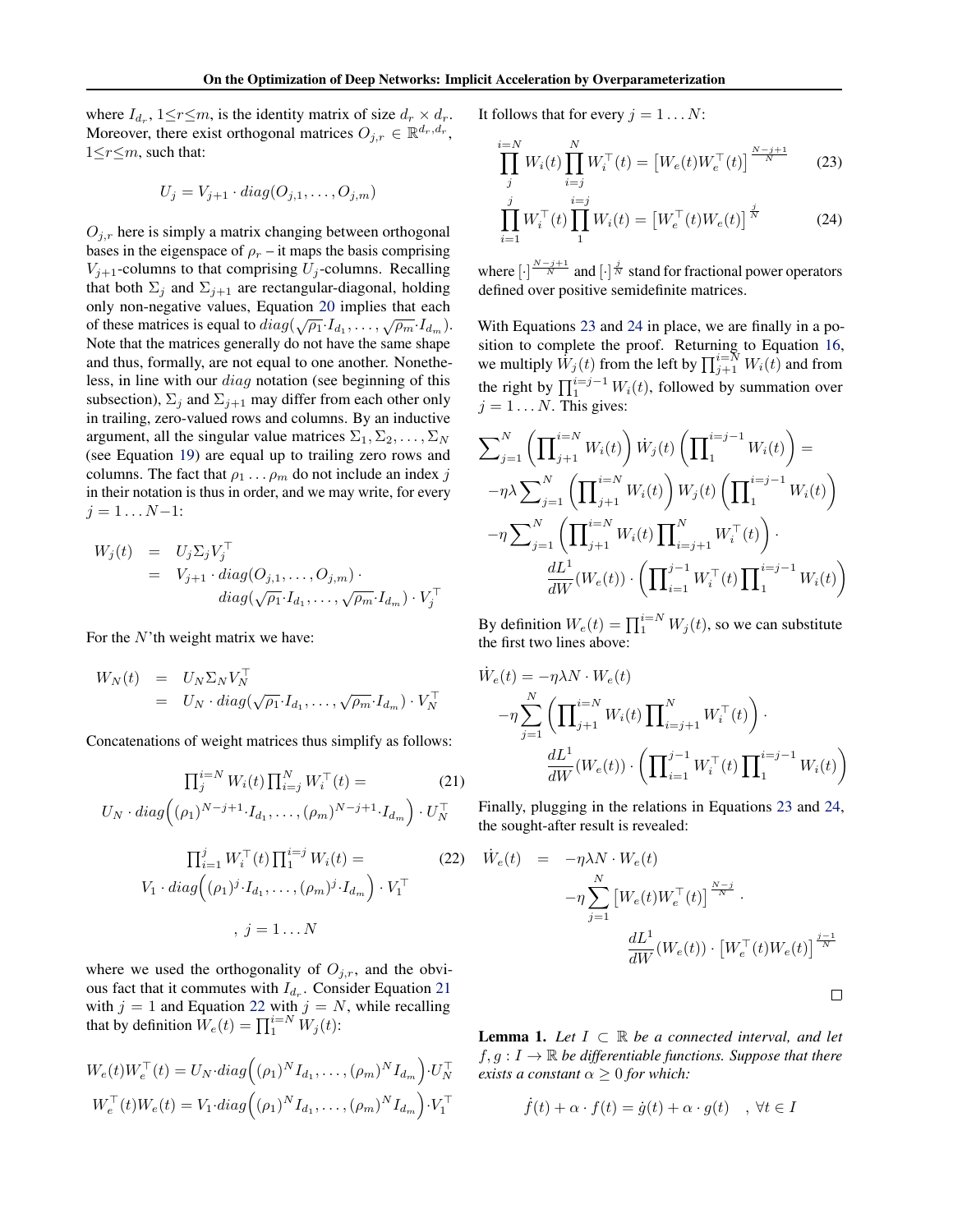<span id="page-12-0"></span>*Then, if*  $f$  *and*  $g$  *assume the same value at some*  $t_0 \in I$ *(interior or boundary), they must coincide along the entire interval, i.e. it must hold that*  $f(t) = g(t)$  *for all*  $t \in I$ *.* 

*Proof.* Define  $h := f - g$ . h is a differentiable function from  $I$  to  $\mathbb{R}$ , and we have:

$$
\dot{h}(t) = -\alpha \cdot h(t) \quad , \forall t \in I \tag{25}
$$

We know that  $h(t_0) = 0$  for some  $t_0 \in I$ , and would like to show that  $h(t) = 0 \forall t \in I$ . Assume by contradiction that this is not the case, so there exists  $t_2 \in I$  for which  $h(t_2) \neq 0$ . Without loss of generality, suppose that  $h(t_2) > 0$ , and that  $t_2 > t_0$ . Let S be the zero set of h, *i.e.*  $S := \{t \in I : h(t) = 0\}$ . Since h is continuous in  $I$ ,  $S$  is topologically closed, therefore its intersection with the interval  $[t_0, t_2]$  is compact. Denote by  $t_1$  the maximal element in this intersection, and consider the interval  $J := [t_1, t_2] \subset I$ . By construction, h is positive along J, besides on the endpoint  $t_1$  where it assumes the value of zero. For  $t_1 < t \leq t_2$ , we may solve as follows the differential equation of  $h$  (Equation 25):

$$
\frac{\dot{h}(t)}{h(t)} = -\alpha \quad \implies \quad h(t) = \beta e^{-\alpha t}
$$

where  $\beta$  is the positive constant defined by  $h(t_2) = \beta e^{-\alpha t_2}$ . Since in particular h is bounded away from zero on  $(t_1, t_2]$ , and assumes zero at  $t_1$ , we obtain a contradiction to its continuity. This completes the proof. П

#### A.2. Proof of Claim [1](#page-4-0)

Our proof relies on the *Kronecker product* operation for matrices. For arbitrary matrices A and B of sizes  $m_a \times n_a$ and  $m_b \times n_b$  respectively, the Kronecker product  $A \odot B$  is defined to be the following block matrix:

$$
A \odot B := \begin{bmatrix} a_{11} \cdot B & \cdots & a_{1n_a} \cdot B \\ \vdots & \ddots & \vdots \\ a_{m_a 1} \cdot B & \cdots & a_{m_a n_a} \cdot B \end{bmatrix} \in \mathbb{R}^{m_a m_b, n_a n_b}
$$
\n(26)

where  $a_{ij}$  stands for the element in row i and column j of A. The Kronecker product admits numerous useful properties. We will employ the following:

• If  $A$  and  $B$  are matrices such that the matrix product AB is defined, then:

$$
vec(AB) = (B^{\top} \odot I_{r_A}) \cdot vec(A)
$$
  
=  $(I_{c_B} \odot A) \cdot vec(B)$  (27)

where  $I_{r_A}$  and  $I_{c_B}$  are the identity matrices whose sizes correspond, respectively, to the number of rows in A and the number of columns in B.  $vec(\cdot)$  here, as in claim statement, stands for matrix vectorization in column-first order.

• If  $A_1$ ,  $A_2$ ,  $B_1$  and  $B_2$  are matrices such that the matrix products  $A_1B_1$  and  $A_2B_2$  are defined, then:

$$
(A_1 \odot A_2)(B_1 \odot B_2) = (A_1 B_1) \odot (A_2 B_2) \quad (28)
$$

• For any matrices  $A$  and  $B$ :

$$
(A \odot B)^{\top} = A^{\top} \odot B^{\top}
$$
 (29)

• Equation 28 and 29 imply, that if  $A$  and  $B$  are some orthogonal matrices, so is  $A \odot B$ :

$$
AT = A-1 \wedge BT = B-1
$$
  

$$
\implies (A \odot B)T = (A \odot B)-1
$$
(30)

With the Kronecker product in place, we proceed to the actual proof. It suffices to show that vectorizing:

$$
\sum_{j=1}^N \left[W_e^{(t)} ({W_e^{(t)}})^\top\right]^{\frac{j-1}{N}} \cdot \frac{d L^1}{d W} ({W_e^{(t)}}) \cdot \left[ ({W_e^{(t)}})^\top {W_e^{(t)}}\right]^{\frac{N-j}{N}}
$$

yields:

A

$$
P_{W_e^{(t)}}\cdot vec\left(\frac{dL^1}{dW}(W_e^{(t)})\right)
$$

where  $P_{W_{e-}^{(t)}}$  is the preconditioning matrix defined in claim statement. For notational conciseness, we hereinafter omit the iteration index t, and simply write  $W_e$  instead of  $W_e^{(t)}$ .

Let  $I_d$  and  $I_k$  be the identity matrices of sizes  $d \times d$  and  $k \times d$  $k$  respectively. Utilizing the properties of the Kronecker product, we have:

$$
vec\left(\sum_{j=1}^{N} \left[W_e W_e^{\top}\right]^{\frac{j-1}{N}} \frac{dL^1}{dW}(W_e) \left[W_e^{\top} W_e\right]^{\frac{N-j}{N}}\right)
$$
  

$$
= \sum_{j=1}^{N} \left(I_d \odot \left[W_e W_e^{\top}\right]^{\frac{j-1}{N}}\right) \cdot \left(\left[W_e^{\top} W_e\right]^{\frac{N-j}{N}} \odot I_k\right) \cdot vec\left(\frac{dL^1}{dW}(W_e)\right)
$$
  

$$
= \sum_{j=1}^{N} \left(\left[W_e^{\top} W_e\right]^{\frac{N-j}{N}} \odot \left[W_e W_e^{\top}\right]^{\frac{j-1}{N}}\right) vec\left(\frac{dL^1}{dW}(W_e)\right)
$$

The first equality here makes use of Equation 27, and the second of Equation 28. We will show that the matrix:

$$
Q := \sum_{j=1}^{N} \left[ W_e^{\top} W_e \right]^{\frac{N-j}{N}} \odot \left[ W_e W_e^{\top} \right]^{\frac{j-1}{N}} \tag{31}
$$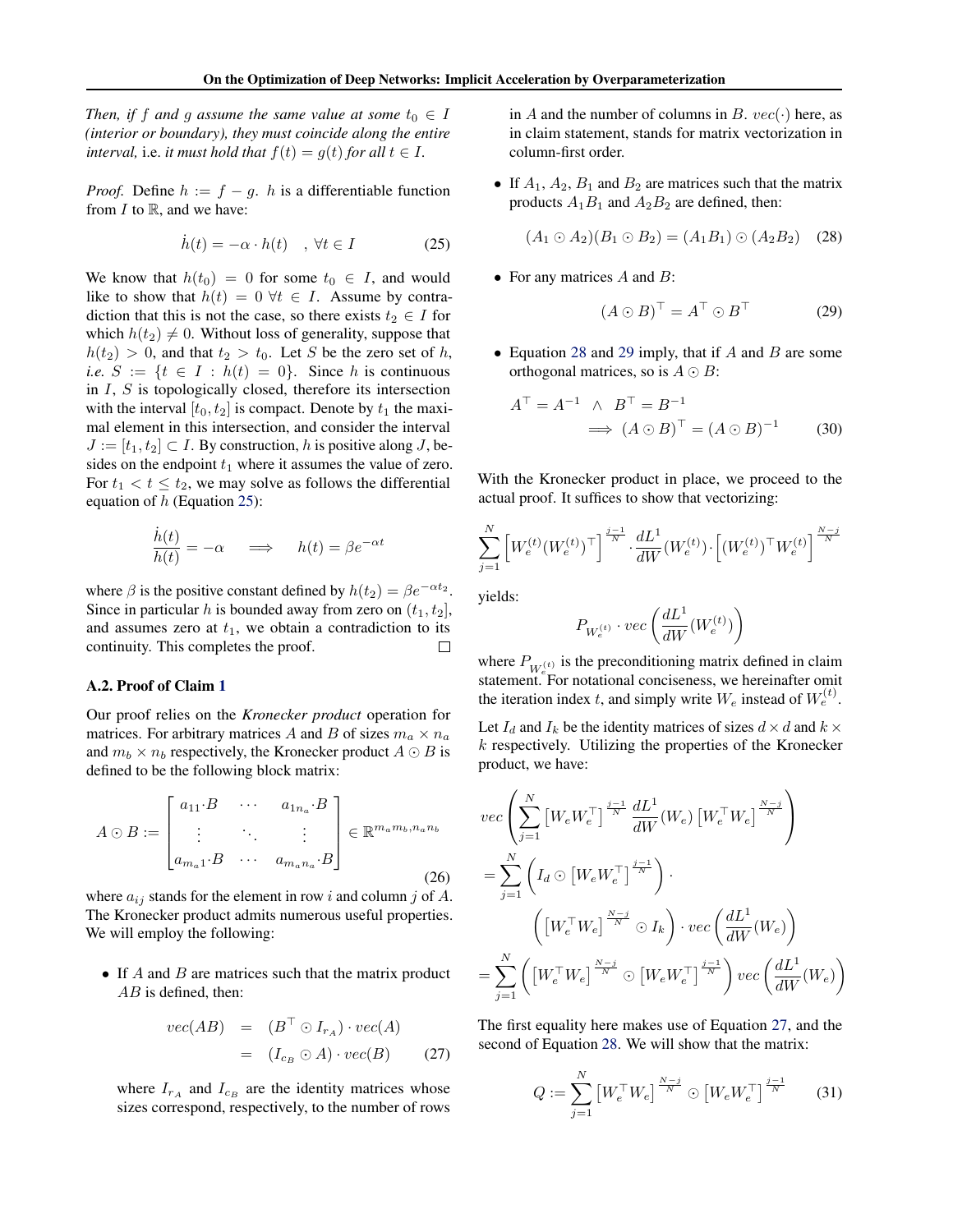<span id="page-13-0"></span>meets the characterization of  $P_{W_e}$ , thereby completing the proof. Let:

$$
W_e = U D V^{\top}
$$

be a singular value decomposition, *i.e.*  $U \in \mathbb{R}^{k,k}$  and  $V \in$  $\mathbb{R}^{d,d}$  are orthogonal matrices, and D is a rectangulardiagonal matrix holding (non-negative) singular values on its diagonal. Plug this into the definition of  $Q$  (Equation [31\)](#page-12-0):

$$
Q = \sum_{j=1}^{N} \left[ V D^{\top} D V^{\top} \right]^{\frac{N-j}{N}} \odot \left[ U D D^{\top} U^{\top} \right]^{\frac{j-1}{N}}
$$
  
\n
$$
= \sum_{j=1}^{N} \left( V \left[ D^{\top} D \right]^{\frac{N-j}{N}} V^{\top} \right) \odot \left( U \left[ D D^{\top} \right]^{\frac{j-1}{N}} U^{\top} \right)
$$
  
\n
$$
= \sum_{j=1}^{N} \left( V \odot U \right) \left( \left[ D^{\top} D \right]^{\frac{N-j}{N}} \odot \left[ D D^{\top} \right]^{\frac{j-1}{N}} \right) \left( V^{\top} \odot U^{\top} \right)
$$
  
\n
$$
= \left( V \odot U \right) \left( \sum_{j=1}^{N} \left[ D^{\top} D \right]^{\frac{N-j}{N}} \odot \left[ D D^{\top} \right]^{\frac{j-1}{N}} \right) \left( V \odot U \right)^{\top}
$$

The third equality here is based on the relation in Equation [28,](#page-12-0) and the last equality is based on Equation [29.](#page-12-0) Denoting:

$$
O := V \odot U \tag{32}
$$

$$
\Lambda \quad := \quad \sum_{j=1}^{N} \left[ D^{\top} D \right]^{\frac{N-j}{N}} \odot \left[ D D^{\top} \right]^{\frac{j-1}{N}} \tag{33}
$$

we have:

$$
Q = O\Lambda O^{\top} \tag{34}
$$

Now, since by definition  $U$  and  $V$  are orthogonal,  $O$  is orthogonal as well (follows from the relation in Equation [30\)](#page-12-0). Additionally, the fact that  $D$  is rectangular-diagonal implies that the square matrix  $\Lambda$  is also diagonal. Equation 34 is thus an orthogonal eigenvalue decomposition of Q. Finally, denote the columns of U (left singular vectors of  $W_e$ ) by  $\mathbf{u}_1 \dots \mathbf{u}_k$ , those of V (right singular vectors of  $W_e$ ) by  $v_1 \ldots v_d$ , and the diagonal elements of D (singular values of  $W_e$ ) by  $\sigma_1 \dots \sigma_{\max\{k,d\}}$  (by definition  $\sigma_r = 0$  if  $r > \min\{k, d\}$ . The definitions in Equations 32 and 33 imply that the columns of  $O$  are:

$$
vec(\mathbf{u}_r \mathbf{v}_{r'}^{\top}) \quad , r = 1 \dots k \ , \ r' = 1 \dots d
$$

with corresponding diagonal elements in  $\Lambda$  being:

$$
\sum_{j=1}^{N} \sigma_r^{2 \frac{N-j}{N}} \sigma_{r'}^{2 \frac{j-1}{N}} \quad , r = 1...k \, , \, r' = 1...d
$$

We conclude that  $Q$  indeed meets the characterization of  $P_{W_e}$  in claim statement. This completes the proof.

# show that:

 $\ddotsc$ 

A.3. Proof of Claim [2](#page-4-0)

$$
\sum_{j=1}^{N} \left[ W_e W_e^{\top} \right]^{\frac{j-1}{N}} \cdot \frac{dL^1}{dW} (W_e) \cdot \left[ W_e^{\top} W_e \right]^{\frac{N-j}{N}} = (35)
$$
  

$$
||W_e||_2^{2-\frac{2}{N}} \left( \frac{dL^1}{dW} (W_e) + (N-1) Pr_{W_e} \left\{ \frac{dL^1}{dW} (W_e) \right\} \right)
$$

We disregard the trivial case  $N = 1$ , as well as the scenario  $W_e^{(t)} = 0$  (both lead Equations [10](#page-3-0) and [12](#page-4-0) to equate). Omitting the iteration index  $t$  from our notation, it suffices to

where  $Pr_{W_e} \{\cdot\}$  is the projection operator defined in claim statement (Equation [13\)](#page-4-0), and we recall that by assumption  $k = 1$  ( $W_e \in \mathbb{R}^{1,d}$ ).  $\left[W_e W_e^{\top}\right]^{\frac{j-1}{N}}$  is a scalar, equal to  $\|W_e\|_2^2^{\frac{j-1}{N}}$  for every  $j=1\ldots N.$   $\left[W_e^\top W_e\right]^{\frac{N-j}{N}}$  on the other hand is a  $d \times d$  matrix, by definition equal to identity for  $j = N$ , and otherwise, for  $j = 1...N - 1$ , it is equal to  $\|W_e\|_2^{2\frac{N-j}{N}}\left( W_e/\|W_e\|_2 \right)^\top\left( W_e/\|W_e\|_2 \right)$ . Plugging these equalities into the first line of Equation 35 gives:

$$
\sum_{j=1}^{N} \left[ W_{e} W_{e}^{\top} \right]^{\frac{j-1}{N}} \frac{dL^{1}}{dW}(W_{e}) \left[ W_{e}^{\top} W_{e} \right]^{\frac{N-j}{N}} =
$$
\n
$$
\sum_{j=1}^{N-1} \| W_{e} \|_{2}^{2 \frac{j-1}{N}} \frac{dL^{1}}{dW}(W_{e}) \| W_{e} \|_{2}^{2 \frac{N-j}{N}} \left( \frac{W_{e}}{\| W_{e} \|_{2}} \right)^{\top} \left( \frac{W_{e}}{\| W_{e} \|_{2}} \right)
$$
\n
$$
+ \| W_{e} \|_{2}^{2 \frac{N-1}{N}} \cdot \frac{dL^{1}}{dW}(W_{e}) =
$$
\n
$$
(N-1) \| W_{e} \|_{2}^{2 \frac{N-1}{N}} \frac{dL^{1}}{dW}(W_{e}) \left( \frac{W_{e}}{\| W_{e} \|_{2}} \right)^{\top} \left( \frac{W_{e}}{\| W_{e} \|_{2}} \right)
$$
\n
$$
+ \| W_{e} \|_{2}^{2 \frac{N-1}{N}} \cdot \frac{dL^{1}}{dW}(W_{e})
$$

The latter expression is precisely the second line of Equation 35, thus our proof is complete.

 $\Box$ 

#### A.4. Proof of Theorem [2](#page-5-0)

Our proof relies on elementary differential geometry: curves, arc length and line integrals (see Chapters 8 and 9 in [Buck](#page-8-0) [\(2003\)](#page-8-0)).

Let  $U \subset \mathbb{R}^{1,d}$  be a neighborhood of  $W = 0$  (*i.e.* an open set that includes this point) on which  $\frac{dL^1}{dW}$  is continuous (*U* exists by assumption). It is not difficult to see that  $F(\cdot)$ (Equation [14\)](#page-5-0) is continuous on  $U$  as well. The strategy of our proof will be to show that  $F(\cdot)$  does not admit the *gradient theorem* (also known as the *fundamental theorem for line integrals*). According to the theorem, if  $h : U \to \mathbb{R}$  is a continuously differentiable function, and  $\Gamma$  is a piecewise smooth curve lying in U with start-point  $\gamma_s$  and end-point  $\gamma_e$ ,

 $\Box$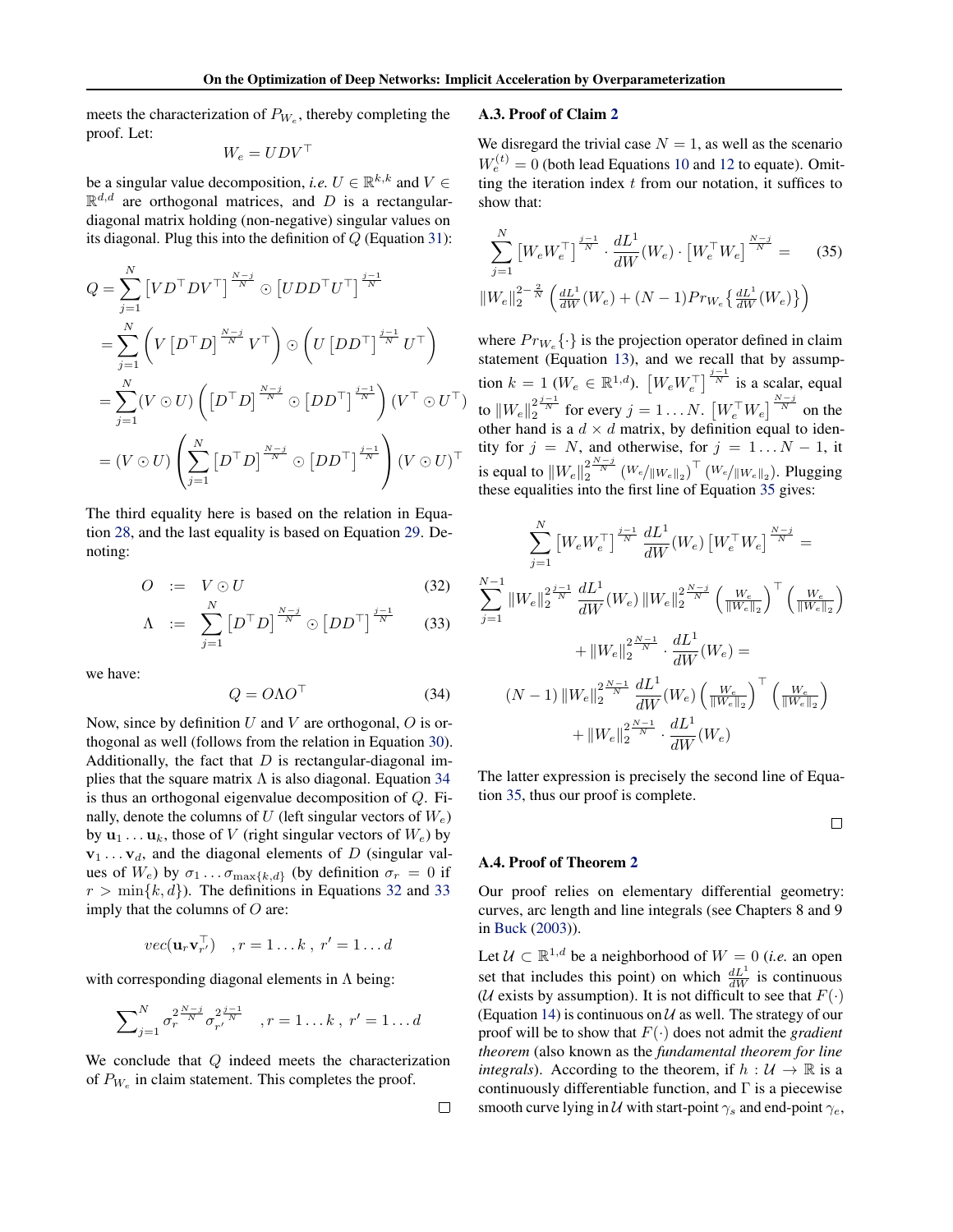<span id="page-14-0"></span>then:

$$
\int_{\Gamma} \frac{dh}{dW} = h(\gamma_e) - h(\gamma_s)
$$

In words, the line integral of the gradient of  $h$  over Γ, is equal to the difference between the value taken by  $h$  at the end-point of Γ, and that taken at the start-point. A direct implication of the theorem is that if Γ is closed ( $\gamma_e = \gamma_s$ ), the line integral vanishes:

$$
\oint_{\Gamma}\frac{dh}{dW}=0
$$

We conclude that if  $F(\cdot)$  is the gradient field of some function, its line integral over any closed (piecewise smooth) curve lying in  $U$  must vanish. We will show that this is not the case.

For notational conciseness we hereinafter identify  $\mathbb{R}^{1,d}$ and  $\mathbb{R}^d$ , so in particular U is now a subset of  $\mathbb{R}^d$ . To further simplify, we omit the subindex from the Euclidean norm, writing  $\left\| \cdot \right\|$  instead of  $\left\| \cdot \right\|_2$ . Given an arbitrary continuous vector field  $\phi: \mathcal{U} \to \mathbb{R}^d$ , we define a respective (continuous) vector field as follows:

$$
F_{\phi}: \mathcal{U} \to \mathbb{R}^{d}
$$

$$
F_{\phi}(\mathbf{w}) = \begin{cases} \|\mathbf{w}\|^{2-\frac{2}{N}} \Big(\phi(\mathbf{w}) + (N-1) \Big\langle \phi(\mathbf{w}), \frac{\mathbf{w}}{\|\mathbf{w}\|} \Big\rangle \frac{\mathbf{w}}{\|\mathbf{w}\|} \Big) , \mathbf{w} \neq \mathbf{0} \\ \mathbf{0} , \mathbf{w} = \mathbf{0} \end{cases}
$$
(36)

Notice that for  $\phi = \frac{dL^1}{dW}$ , we get exactly the vector field  $F(\cdot)$ defined in theorem statement (Equation [14\)](#page-5-0) – the subject of our inquiry. As an operator on (continuous) vector fields, the mapping  $\phi \mapsto F_{\phi}$  is linear.<sup>5</sup> This, along with the linearity of line integrals, imply that for any piecewise smooth curve  $\Gamma$  lying in U, the functional  $\phi \mapsto \int_{\Gamma} F_{\phi}$ , a mapping of (continuous) vector fields to scalars, is linear. Lemma [2](#page-15-0) below provides an upper bound on this linear functional in terms of the length of Γ, its maximal distance from origin, and the maximal norm  $\phi$  takes on it.

In light of the above, to show that  $F(\cdot)$  contradicts the gradient theorem, thereby completing the proof, it suffices to find a closed (piecewise smooth) curve  $\Gamma$  for which the linear functional  $\phi \mapsto \oint_{\Gamma} F_{\phi}$  does not vanish at  $\phi = \frac{dL^1}{dW}$ . By assumption  $\frac{dL^1}{dW}(W=0) \neq 0$ , and so we may define the unit vector in the direction of  $\frac{dL^1}{dW}(W=0)$ :

$$
\mathbf{e} := \frac{\frac{dL^1}{dW}(W=0)}{\left\| \frac{dL^1}{dW}(W=0) \right\|} \in \mathbb{R}^d \tag{37}
$$

Let  $R$  be a positive constant small enough such that the Euclidean ball of radius R around the origin is contained in  $U$ . Let r be a positive constant smaller than R. Define  $\Gamma_{r,R}$  to be a curve as follows (see illustration in Figure [1\)](#page-5-0):<sup>6</sup>

$$
\Gamma_{r,R} := \Gamma_{r,R}^1 \to \Gamma_{r,R}^2 \to \Gamma_{r,R}^3 \to \Gamma_{r,R}^4 \tag{38}
$$

where:

- $\Gamma^1_{r,R}$  is the line segment from  $-R \cdot e$  to  $-r \cdot e$ .
- $\Gamma_{r,R}^2$  is a geodesic on the sphere of radius r, starting from  $-r \cdot e$  and ending at  $r \cdot e$ .
- $\Gamma^3_{r,R}$  is the line segment from  $r \cdot e$  to  $R \cdot e$ .
- $\Gamma^4_{r,R}$  is a geodesic on the sphere of radius R, starting from  $R \cdot e$  and ending at  $-R \cdot e$ .

 $\Gamma_{r,R}$  is a piecewise smooth, closed curve that fully lies within U. Consider the linear functional it induces:  $\phi \mapsto$  $\oint_{\Gamma_{r,R}} F_{\phi}$ . We will evaluate this functional on  $\phi = \frac{dL^1}{dW}$ . To do so, we decompose the latter as follows:

$$
\frac{dL^1}{dW}(\cdot) = c \cdot \mathbf{e}(\cdot) + \xi(\cdot) \tag{39}
$$

where:

- *c* is a scalar equal to  $\left\| \frac{dL^1}{dW}(W=0) \right\|$ .
- $e(\cdot)$  is a vector field returning the constant e (Equation 37).
- $\xi(\cdot)$  is a vector field returning the values of  $\frac{dL^1}{dW}(\cdot)$ shifted by the constant  $-\frac{dL^1}{dW}(W=0)$ . It is continuous on  $U$  and vanishes at the origin.

Applying Lemma [2](#page-15-0) to  $\xi$  over  $\Gamma_{r,R}$  gives:

$$
\left| \oint_{\Gamma_{r,R}} F_{\xi} \right| \le N \cdot len(\Gamma_{r,R}) \cdot \max_{\gamma \in \Gamma_{r,R}} ||\gamma||^{2 - \frac{2}{N}} \cdot \max_{\gamma \in \Gamma_{r,R}} ||\xi(\gamma)||
$$
  
=  $N \cdot (\pi r + \pi R + 2(R - r)) \cdot R^{2 - \frac{2}{N}} \cdot \max_{\gamma \in \Gamma_{r,R}} ||\xi(\gamma)||$   
 $\le N \cdot 2\pi \cdot R^{3 - \frac{2}{N}} \cdot \max_{\gamma \in \Gamma_{r,R}} ||\xi(\gamma)||$ 

On the other hand, by Lemma [3:](#page-15-0)

$$
\oint_{\Gamma_{r,R}} F_{\mathbf{e}} = \left(\frac{2N}{3 - \frac{2}{N}} - 2\right) \left(R^{3 - \frac{2}{N}} - r^{3 - \frac{2}{N}}\right)
$$

<sup>&</sup>lt;sup>5</sup> For any  $\phi_1, \phi_2 : \mathcal{U} \to \mathbb{R}^d$  and  $c \in \mathbb{R}$ , it holds that  $F_{\phi_1 + \phi_2} =$  $F_{\phi_1} + F_{\phi_2}$  and  $F_{c \cdot \phi_1} = c \cdot F_{\phi_1}$ .

 $6$  The proof would have been slightly simplified had we used a curve that passes directly through the origin. We avoid this in order to emphasize that the result is not driven by some point-wise singularity (the origin received special treatment in the definition of  $F(\cdot)$  – see Equations [14](#page-5-0) and [13\)](#page-4-0).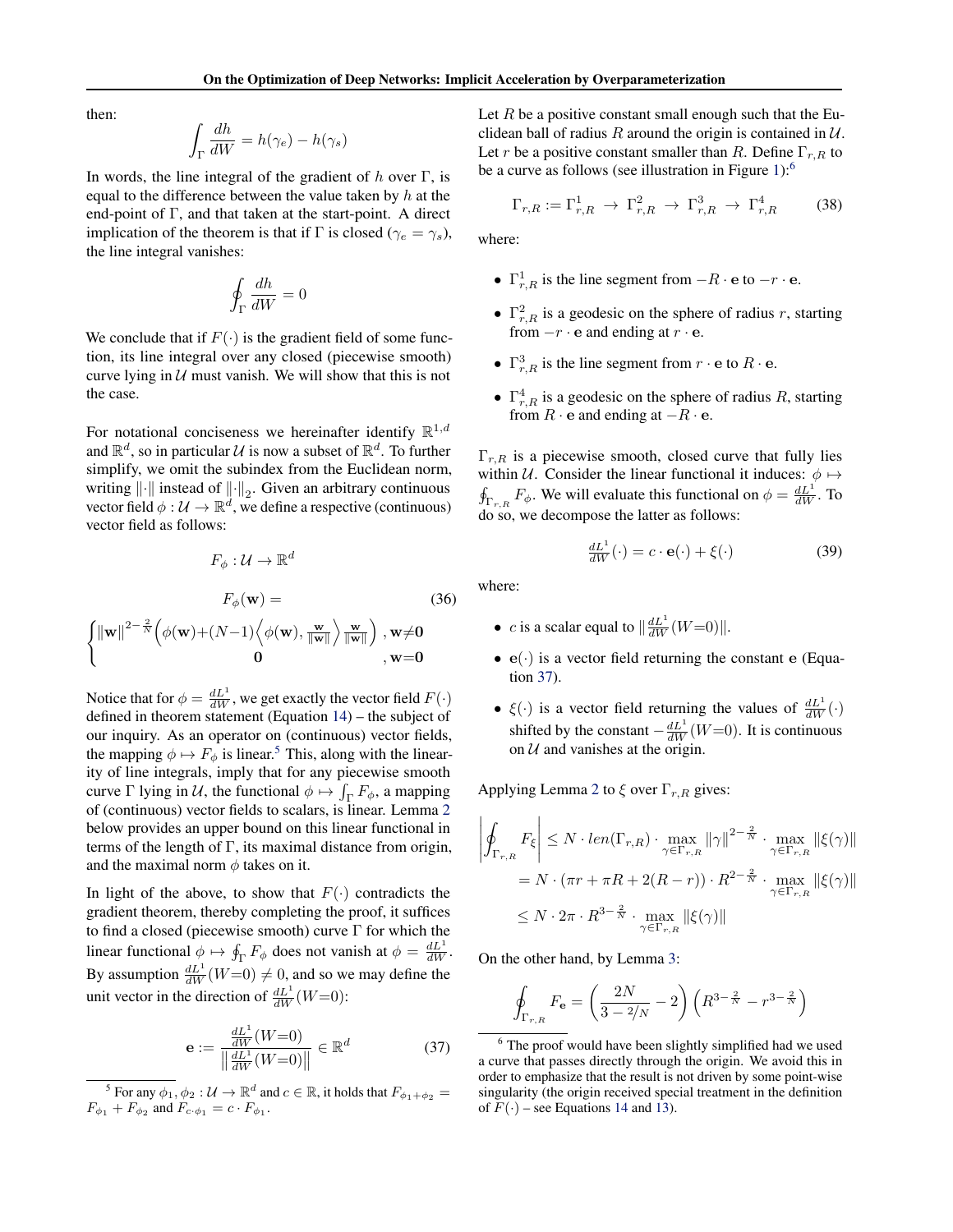<span id="page-15-0"></span>The linearity of the functional  $\phi \mapsto \oint_{\Gamma_{r,R}} F_{\phi}$ , along with Equation [39,](#page-14-0) then imply:

$$
\oint_{\Gamma_{r,R}} F_{\frac{dL^1}{dW}} = c \cdot \oint_{\Gamma_{r,R}} F_{\mathbf{e}} + \oint_{\Gamma_{r,R}} F_{\xi}
$$
\n
$$
\geq c \cdot \left(\frac{2N}{3 - 2/N} - 2\right) \left(R^{3 - \frac{2}{N}} - r^{3 - \frac{2}{N}}\right)
$$
\n
$$
- N \cdot 2\pi \cdot R^{3 - \frac{2}{N}} \cdot \max_{\gamma \in \Gamma_{r,R}} \|\xi(\gamma)\|
$$

We will show that for proper choices of  $R$  and  $r$ , the lower bound above is positive.  $\Gamma_{r,R}$  will then be a piecewise smooth closed curve lying in  $U$ , for which the functional  $\phi \mapsto \oint_{\Gamma_{r,R}} F_{\phi}$  does not vanish at  $\phi = \frac{dL^1}{dW}$ . As stated, this will imply that  $F(\cdot)$  violates the gradient theorem, thereby concluding our proof.

All that is left is to affirm that the expression:

$$
c \cdot \left(\frac{2N}{3-2/N} - 2\right) \left(R^{3-\frac{2}{N}} - r^{3-\frac{2}{N}}\right)
$$

$$
-N \cdot 2\pi \cdot R^{3-\frac{2}{N}} \cdot \max_{\gamma \in \Gamma_{r,R}} \|\xi(\gamma)\|
$$

can indeed be made positive with proper choices of  $R$  and  $r$ . Recall that:

- $N > 2$  by assumption; implies  $\frac{2N}{3-2/N} 2 > 0$ .
- $R$  is any positive constant small enough such that the ball of radius R around the origin is contained in  $U$ .
- $r$  is any positive constant smaller than  $R$ .
- $\Gamma_{r,R}$  is a curve whose points are all within distance R from the origin.
- $c = ||\frac{dL^1}{dW}(W=0)||$  positive by assumption.
- $\xi(\cdot)$  is a vector field that is continuous on U and vanishes at the origin.

The following procedure gives  $R$  and  $r$  as required:

- Set *r* to follow *R* such that:  $r^{3-\frac{2}{N}} = 0.5 \cdot R^{3-\frac{2}{N}}$ .
- Choose  $\epsilon > 0$  for which  $0.5c \left( \frac{2N}{3 \frac{2}{N}} 2 \right) 2\pi N \epsilon > 0$ .
- Set R to be small enough such that  $\|\xi(\mathbf{w})\| \leq \epsilon$  for any point  $w$  within distance  $R$  from the origin.

The proof is complete.

 $\Box$ 

**Lemma 2.** Let  $\phi : \mathcal{U} \to \mathbb{R}^d$  be a continuous vector field, *and let* Γ *be a piecewise smooth curve lying in* U*. Consider* the (continuous) vector field  $F_\phi:\mathcal{U}\rightarrow\mathbb{R}^d$  defined in Equa*tion [36.](#page-14-0) The line integral of the latter over* Γ *is bounded as follows:*

$$
\left| \int_{\Gamma} F_{\phi} \right| \leq N \cdot len(\Gamma) \cdot \max_{\gamma \in \Gamma} ||\gamma||^{2 - \frac{2}{N}} \cdot \max_{\gamma \in \Gamma} ||\phi(\gamma)||
$$

*where*  $len(\Gamma)$  *is the arc length of*  $\Gamma$ *, and*  $\gamma \in \Gamma$  *refers to a point lying on the curve.*

*Proof.* We begin by noting that the use of max (as opposed to sup) in stated upper bound is appropriate, since under our definition of a curve (adopted from [Buck](#page-8-0) [\(2003\)](#page-8-0)), points lying on it constitute a compact set. This subtlety is of little importance – one may as well replace max by sup, and the lemma would still serve its purpose.

It is not difficult to see that for any  $w \in U$ ,  $w \neq 0$ :

$$
||F_{\phi}(\mathbf{w})|| = ||\mathbf{w}||^{2-\frac{2}{N}} \left\| \phi(\mathbf{w}) + (N-1) \left\langle \phi(\mathbf{w}), \frac{\mathbf{w}}{\|\mathbf{w}\|} \right\rangle \frac{\mathbf{w}}{\|\mathbf{w}\|} \right\|
$$
  
\n
$$
\leq ||\mathbf{w}||^{2-\frac{2}{N}} \left( ||\phi(\mathbf{w})|| + (N-1) \left| \left\langle \phi(\mathbf{w}), \frac{\mathbf{w}}{\|\mathbf{w}\|} \right\rangle \right| \cdot \left\| \frac{\mathbf{w}}{\|\mathbf{w}\|} \right\| \right)
$$
  
\n
$$
= ||\mathbf{w}||^{2-\frac{2}{N}} \left( ||\phi(\mathbf{w})|| + (N-1) \left| \left\langle \phi(\mathbf{w}), \frac{\mathbf{w}}{\|\mathbf{w}\|} \right\rangle \right| \right)
$$
  
\n
$$
\leq ||\mathbf{w}||^{2-\frac{2}{N}} (||\phi(\mathbf{w})|| + (N-1) ||\phi(\mathbf{w})||)
$$
  
\n
$$
\leq N ||\mathbf{w}||^{2-\frac{2}{N}} ||\phi(\mathbf{w})||
$$

Trivially,  $\|F_\phi({\bf w})\| \le N \, \|{\bf w}\|^{2-\frac{2}{N}} \, \|\phi({\bf w})\|$  holds for  ${\bf w}{=}0$ as well. The sought-after result now follows from the properties of line integrals:

$$
\left| \int_{\Gamma} F_{\phi} \right| \leq \int_{\Gamma} \|F_{\phi}\| \leq \int_{\Gamma} N \|\mathbf{w}\|^{2-\frac{2}{N}} \|\phi(\mathbf{w})\|
$$
  

$$
\leq N \cdot len(\Gamma) \cdot \max_{\gamma \in \Gamma} \|\gamma\|^{2-\frac{2}{N}} \cdot \max_{\gamma \in \Gamma} \|\phi(\gamma)\|
$$

**Lemma 3.** *Let*  $e$  *be a unit vector, let*  $\Gamma_{r,R}$  *be a piecewise smooth closed curve as specified in Equation [38](#page-14-0) and the text thereafter, and let*  $\phi \mapsto F_{\phi}$  *be the operator on continuous vector fields defined by Equation [36.](#page-14-0) Overloading notation by regarding*  $e(\cdot) \equiv e$  *as a constant vector field, it holds that:*

$$
\oint_{\Gamma_{r,R}} F_{\mathbf{e}} = \left(\frac{2N}{3 - \frac{2}{N}} - 2\right) \left(R^{3 - \frac{2}{N}} - r^{3 - \frac{2}{N}}\right)
$$

*Proof.* We compute the line integral by decomposing  $\Gamma_{r,R}$ into its smooth components  $\Gamma^1_{r,R} \dots \Gamma^4_{r,R}$ :

$$
\oint_{\Gamma_{r,R}} F_{\mathbf{e}} = \int_{\Gamma_{r,R}^{1}} F_{\mathbf{e}} + \int_{\Gamma_{r,R}^{2}} F_{\mathbf{e}} + \int_{\Gamma_{r,R}^{3}} F_{\mathbf{e}} + \int_{\Gamma_{r,R}^{4}} F_{\mathbf{e}} \qquad (40)
$$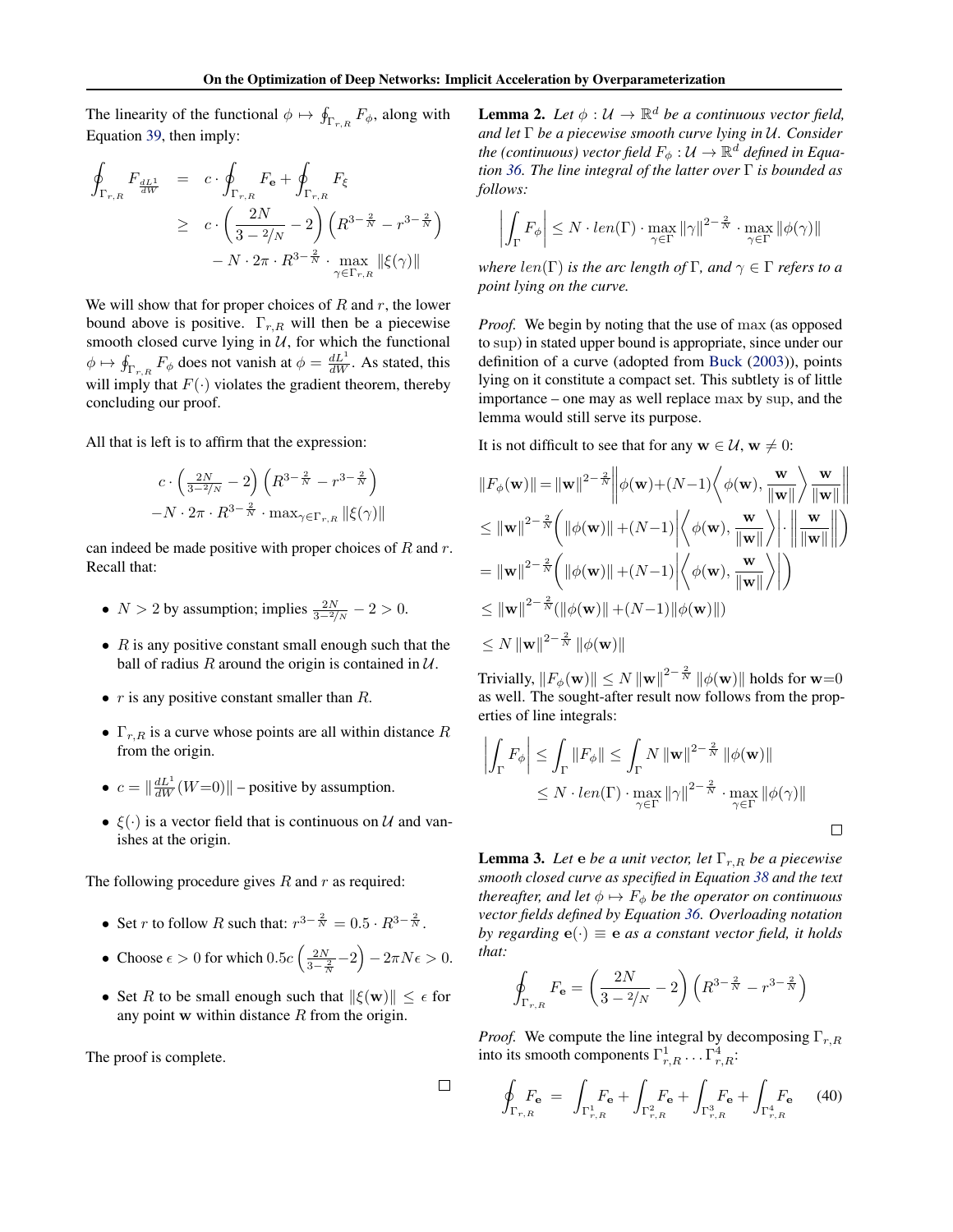<span id="page-16-0"></span>Starting from  $\Gamma^1_{r,R}$ , notice that for every point w lying on this curve:  $\langle e, \frac{\vec{w}}{\|\vec{w}\|}\rangle \frac{w}{\|\vec{w}\|} = e$ . Therefore:

$$
\int_{\Gamma^1_{r,R}}\!\!\! F_{\bf e}=\int_{\Gamma^1_{r,R}}\!\! \|\mathbf{w}\|^{2-\frac{2}{N}}\,(\mathbf{e}\!+\!(N\!-\!1)\mathbf{e})=N\int_{\Gamma^1_{r,R}}\!\!\|\mathbf{w}\|^{2-\frac{2}{N}}\,\mathbf{e}
$$

The line integral on the right translates into a simple univariate integral:

$$
\int_{\Gamma_{r,R}^1} \|\mathbf{w}\|^{2-\frac{2}{N}} \mathbf{e} = \int_{-R}^{-r} |\rho|^{2-\frac{2}{N}} d\rho = \int_r^R \rho^{2-\frac{2}{N}} d\rho
$$

$$
= \frac{1}{3 - \frac{2}{N}} \left( R^{3-\frac{2}{N}} - r^{3-\frac{2}{N}} \right)
$$

We thus have:

$$
\int_{\Gamma_{r,R}^1} F_{\mathbf{e}} = \frac{N}{3 - 2/N} \left( R^{3 - \frac{2}{N}} - r^{3 - \frac{2}{N}} \right) \tag{41}
$$

Turning to  $\Gamma^2_{r,R}$ , note that for any point w along this curve  $\|\mathbf{w}\|^{2-\frac{2}{N}} = r^{2-\frac{2}{N}}$ , and  $\frac{\mathbf{w}}{\|\mathbf{w}\|}$  is perpendicular to the direction of motion. This implies:

$$
\int_{\Gamma_{r,R}^2} F_{\mathbf{e}} = r^{2-\frac{2}{N}} \int_{\Gamma_{r,R}^2}
$$

The line integral  $\int_{\Gamma_{r,R}^2}$  e is simply equal to the progress  $\Gamma_{r,R}^2$ makes in the direction of  $e$ , which is  $2r$ . Accordingly:

$$
\int_{\Gamma_{r,R}^2} F_{\mathbf{e}} = r^{2 - \frac{2}{N}} \cdot 2r = 2r^{3 - \frac{2}{N}} \tag{42}
$$

As for  $\Gamma^3_{r,R}$  and  $\Gamma^4_{r,R}$ , their line integrals may be computed similarly to those of  $\Gamma^1_{r,R}$  and  $\Gamma^2_{r,R}$  respectively. Such computations yield:

$$
\int_{\Gamma_{r,R}^3} F_{\mathbf{e}} = \frac{N}{3 - 2/N} \left( R^{3 - \frac{2}{N}} - r^{3 - \frac{2}{N}} \right) \tag{43}
$$

$$
\int_{\Gamma_{r,R}^4} F_{\mathbf{e}} = -2R^{3-\frac{2}{N}} \tag{44}
$$

Combining Equation [40](#page-15-0) with Equations 41, 42, 43 and 44, we obtain the desired result.  $\Box$ 

#### B. A Concrete Acceleration Bound

In Section [7](#page-5-0) we illustrated qualitatively, on a family of very simple hypothetical learning problems, the potential of overparameterization (use of depth- $N$  linear network in place of classic linear model) to accelerate optimization. In this appendix we demonstrate how the illustration can be made formal, by considering a special case and deriving a concrete bound on the acceleration.

In the context of Section [7,](#page-5-0) we will treat the setting of  $p = 4$  $(\ell_4$  loss) and  $N = 2$  (depth-2 network). We will also assume, in accordance with the problem being ill-conditioned –  $y_1 \gg y_2$ , that initialization values are ill-conditioned as well, and in particular  $\epsilon_1/\epsilon_2 \approx y_1/y_2$ , where  $\epsilon_i := |w_i^{(0)}|$ . An additional assumption we make is that  $y_2$  is on the order of 1, and thus the near-zero initialization of  $w_1$  and  $w_2$  implies  $y_2 \gg \epsilon_1, \epsilon_2$ . Finally, we assume that  $\epsilon_1 y_1 \gg 1$ .

As shown in Section [7,](#page-5-0) under gradient descent,  $w_1$  and  $w_2$ move independently, and to prevent divergence, the learning rate must satisfy  $\eta < \min\{2/y_1^{p-2}, 2/y_2^{p-2}\}\$ . In our setting, this translates to (GD below stands for gradient descent):

$$
\eta^{GD} < 2/y_1^2 \tag{45}
$$

For  $w_2$ , the optimal learning rate (convergence in a single step) is  $1/y_2^2$ , and the constraint above will lead to very slow convergence (see Equation [15](#page-6-0) and its surrounding text).

Suppose now that we optimize via overparameterization, *i.e.* with the update rule in Equation [12](#page-4-0) (single output). In our particular setting (recall, in addition to the above, that we omitted weight decay for simplicity  $-\lambda = 0$ ), this update rule translates to:

$$
[w_1^{(t+1)}, w_2^{(t+1)}]^\top \leftarrow [w_1^{(t)}, w_2^{(t)}]^\top
$$
\n
$$
-\eta \left( (w_1^{(t)})^2 + (w_2^{(t)})^2 \right)^{1/2} \cdot \left[ (w_1^{(t)} - y_1)^3, (w_2^{(t)} - y_2)^3 \right]^\top
$$
\n
$$
-\eta \left( (w_1^{(t)})^2 + (w_2^{(t)})^2 \right)^{-1/2}
$$
\n
$$
\cdot \left( w_1^{(t)} (w_1^{(t)} - y_1)^3 + w_2^{(t)} (w_2^{(t)} - y_2)^3 \right) \cdot \left[ w_1^{(t)}, w_2^{(t)} \right]^\top
$$
\n(46)

For the first iteration ( $t = 0$ ), replacing  $\epsilon_i := |w_i^{(0)}|$ , while recalling that  $y_1 \gg y_2 \gg \epsilon_1 \gg \epsilon_2$ , we obtain:

$$
[w_1^{(1)}, w_2^{(1)}]^\top \approx \eta \cdot \epsilon_1 \cdot [y_1^3, y_2^3]^\top + \eta \cdot y_1^3 \cdot [\epsilon_1, \epsilon_2]^\top = \eta \cdot [2\epsilon_1 y_1^3, \epsilon_1 y_2^3 + \epsilon_2 y_1^3]^\top
$$

Set  $\eta = 1/2\epsilon_1 y_1^2$ . Then  $w_1^{(1)} \approx y_1$  and  $w_2^{(1)} \approx y_2^3/2y_1^2 +$  $\epsilon_2 y_1/2\epsilon_1$ . Our assumptions thus far  $(y_1 \gg y_2$  and  $\epsilon_1 \gg \epsilon_2$ ) imply  $w_1^{(1)} \gg w_2^{(1)}$ . Moreover, since  $\epsilon_2/\epsilon_1 \approx y_2/y_1$ , it holds that  $w_2^{(1)} \in \mathcal{O}(y_2) = \mathcal{O}(1)$ . Taking all of this into account, the second iteration  $(t = 1)$  of the overparameterized update rule (Equation 46) becomes:

$$
[w_1^{(2)}, w_2^{(2)}]^\top \approx [y_1, w_2^{(1)}]^\top
$$
  

$$
-\frac{1}{2\epsilon_1 y_1} [(w_1^{(1)} - y_1)^3, (w_2^{(1)} - y_2)^3]^\top
$$
  

$$
-\frac{y_1 (w_1^{(1)} - y_1)^3 + w_2^{(1)} (w_2^{(1)} - y_2)^3}{2\epsilon_1 y_1^3} [y_1, w_2^{(1)}]^\top
$$
  

$$
\approx [y_1, w_2^{(1)} - 1/2\epsilon_1 y_1 \cdot (w_2^{(1)} - y_2)^3]^\top
$$

In words,  $w_1$  will stay approximately equal to  $y_1$ , whereas  $w_2$  will take a step that corresponds to gradient descent with learning rate (OP below stands for overparameterization):

η

$$
\eta^{OP} := 1/2\epsilon_1 y_1 \tag{47}
$$